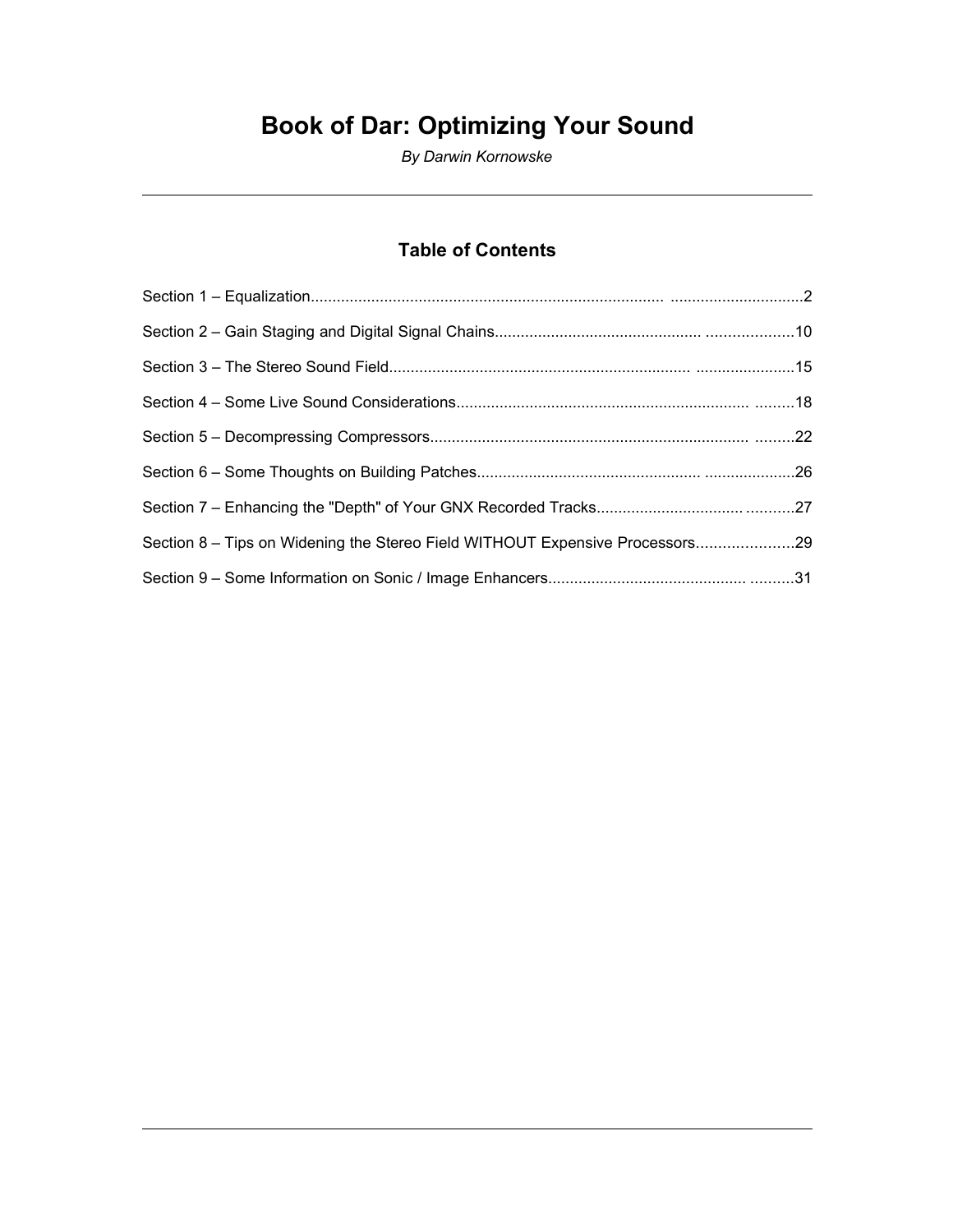# **Section 1 – Equalization**

# **EQ Part I - A Quick Treatise on EQ**

I thought that some, or all, of you might benefit from this. I put this together in response to some questions from the GT-Central forums and I believe at one time, some questions from the LINE6 forums. This information has been very handy, at least to me, time after time when I go to mixing songs, EQ'ing patches, etc.

### **A GENERAL LOOK A<sup>T</sup> THE FREQUENCY RANGES**

- Lows 20Hz to 320Hz
- Mids 320Hz to 2560Hz
- Highs 2560Hz to 20kHz

The Mids are divided, by some:

- Lower Mids: 320Hz to 1280Hz
- Upper Mids: 1280Hz to 2560Hz

### **THE 10 MUSICAL OCTAVES I<sup>N</sup> SOME DETAIL**

### *Octave 1 - 20 Hz to 40 Hz - ISO Center Freq. 31.25Hz*

Bottom End. Very little musical content. Fundamental of the kick drum lives here. Most of this range IS NOT reproduced by loudspeakers.

### *Octave 2 - 40Hz to 80Hz - ISO Center Freq 62.5Hz*

Lower Bass region. This octave forms the sonic foundation of most musical pieces. This is also the octave where the primary bass energy for a song lives. Low C is found here. Most loudspeakers play this octave but with wide variations in loudness.

### *Octave 3 - 80Hz to 160Hz - ISO Center Freq. 125Hz*

Upper Bass region. This is the octave that forms the musical foundation. Bass and lower elements of the drum kit fundamentals are all included in this range. All speakers play this octave back.

#### *Octave 4 - 160Hz to 320Hz - ISO Center Freq. 250Hz*

Herein lies the "muddy" end of the spectrum. This is the transition octave between bass and midrange. Can best be described as "thick", "muddy", "thumpy". The "tenor" octave of musical pitches... This is also the range in which many instruments fundamental pitches exist within. Middle C lives here.

### *Octave 5 - 320Hz to 640Hz - ISO Center Freq. 500Hz*

Lower mid-range. Emphasis in this octave allows for "body" or "richness". This also provides full, rounded tones. This is the primary treble octave of most musical pitches and fundamentals.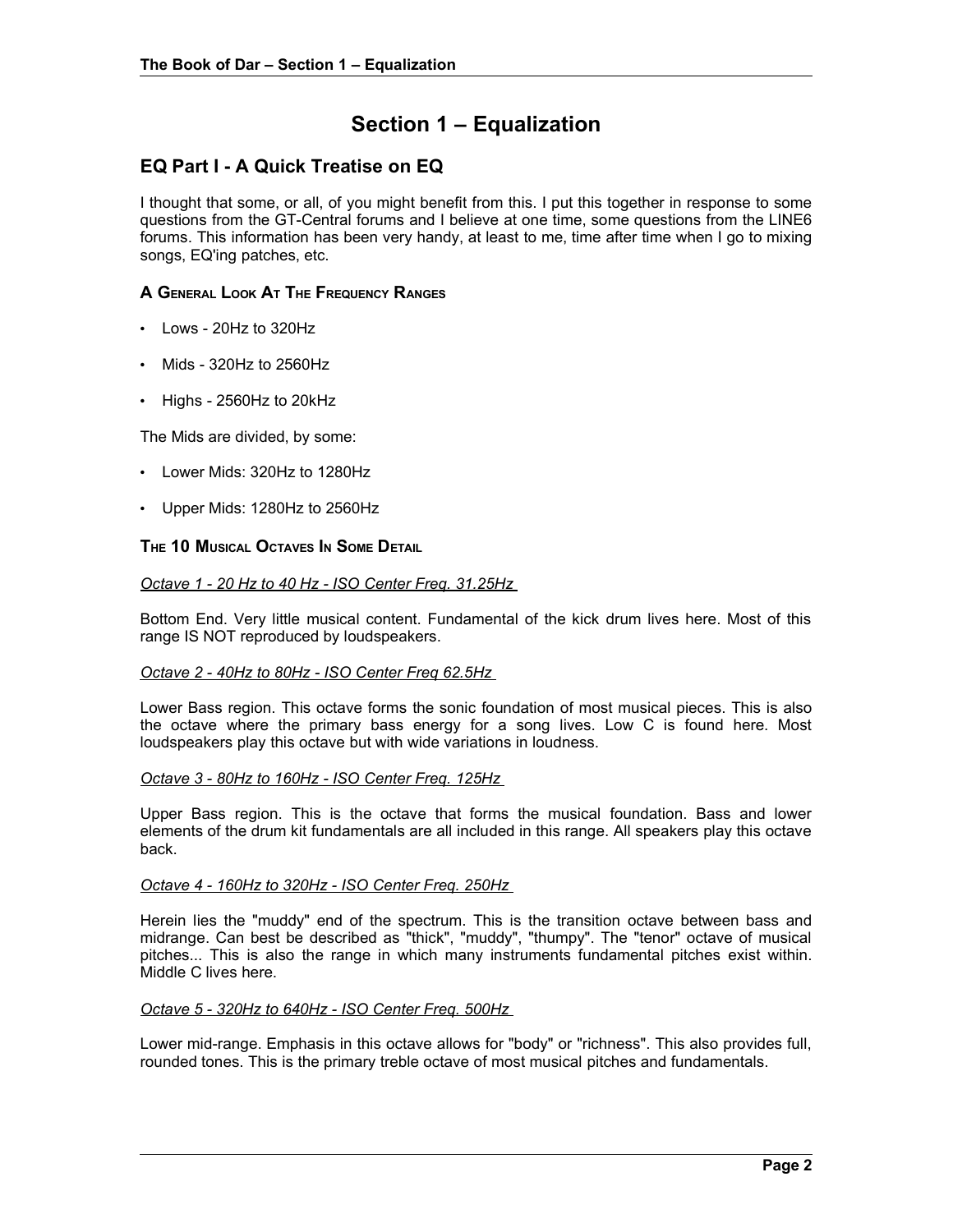### *Octave 6 - 640Hz to 1.280kHz - ISO Center Freq. 1kHz*

Midrange. Highest fundamental pitches live here. This octave marks the beginning for the harmonic content of many instruments. The level of harmonic content to fundamental content determines the instruments timbre. This octave begins the "spectral identifiers" for most instruments. Musical content includes pitches and central parts of most instruments spectra (tonal range).

#### *Octave 7 - 1.280kHz to 2.560kHz - ISO Center Freq. 2kHz*

Upper Mid-Range. This is the range where the phantom image comes into play. It is also the range that, when boosted, provides a hard, driving edge to the instrument. This range also produces the effect of loudness, intensity and definition. A LOT of an instruments harmonic content lives in this range as well as the majority of the spectral identifiers for an instrument.

#### *Octave 8 - 2.560kHz to 5.120kHz - ISO Center Freq 4kHz*

This octave is known as the "presence" octave. Also is heard as the "edge" of hard consonants when boosted. This is the primary range used for us to distinguish voices and recognize words. It's the upper end of a musical instruments spectrum and the critical musical and vocal range.

#### *Octave 9 - 5.120kHz to 10.240kHz - ISO Center Freq. 8kHz*

Highs... the treble range. Boosting this octave will produce and enhance the metallic brightness and sibilance. Musical content includes cymbals, upper end of the snare drum, metal guitar strings, etc. Sometimes this octave is referred to as "brilliance".

#### *Octave 10 - 10.240kHz to 20.480kHz*

Extreme high... you can shave w/ this octave. Boosting here provides airiness, sizzle, etc. There is little, or no, musical content in this octave. Mostly hi-hat noise lives in this region.

That's it. I have found that data to be immensely helpful when trying to EQ my guitar and of course, my mixes.

### **EQ Part II - Especially for Jaded-View**

I was asked to put together a more "focused" approach to the guitar, and EQ'ing the thing. This is going to be a bit in-depth for some and not for others.

We'll be covering a lot of ground here today, so grab a fresh cup of coffee and hang on.

First... some definitions.

FUNDAMENTAL - This refers to the primary frequency of the note that you're playing. Middle C for instance, is 261.64Hz. You've heard of the open second string (A) as being 440Hz. Those are the fundamental tones of the string.

HARMONICS - harmonics are multiples of the fundamental. As a string vibrates it doesn't just vibrate as a whole. It actually "breaks up". So it'll vibrate along 1/2, 1/3, 1/4, 1/6, 1/8, 1/12, etc. of its length. Each of these individual vibrations adds additional "depth" and actual "harmony" to the fundamental pitch.

Harmonics determine the timbre of the instrument. The ratio of harmonics to each other and to the fundamental determines the timbre (pronounced tam-burr) of the instrument.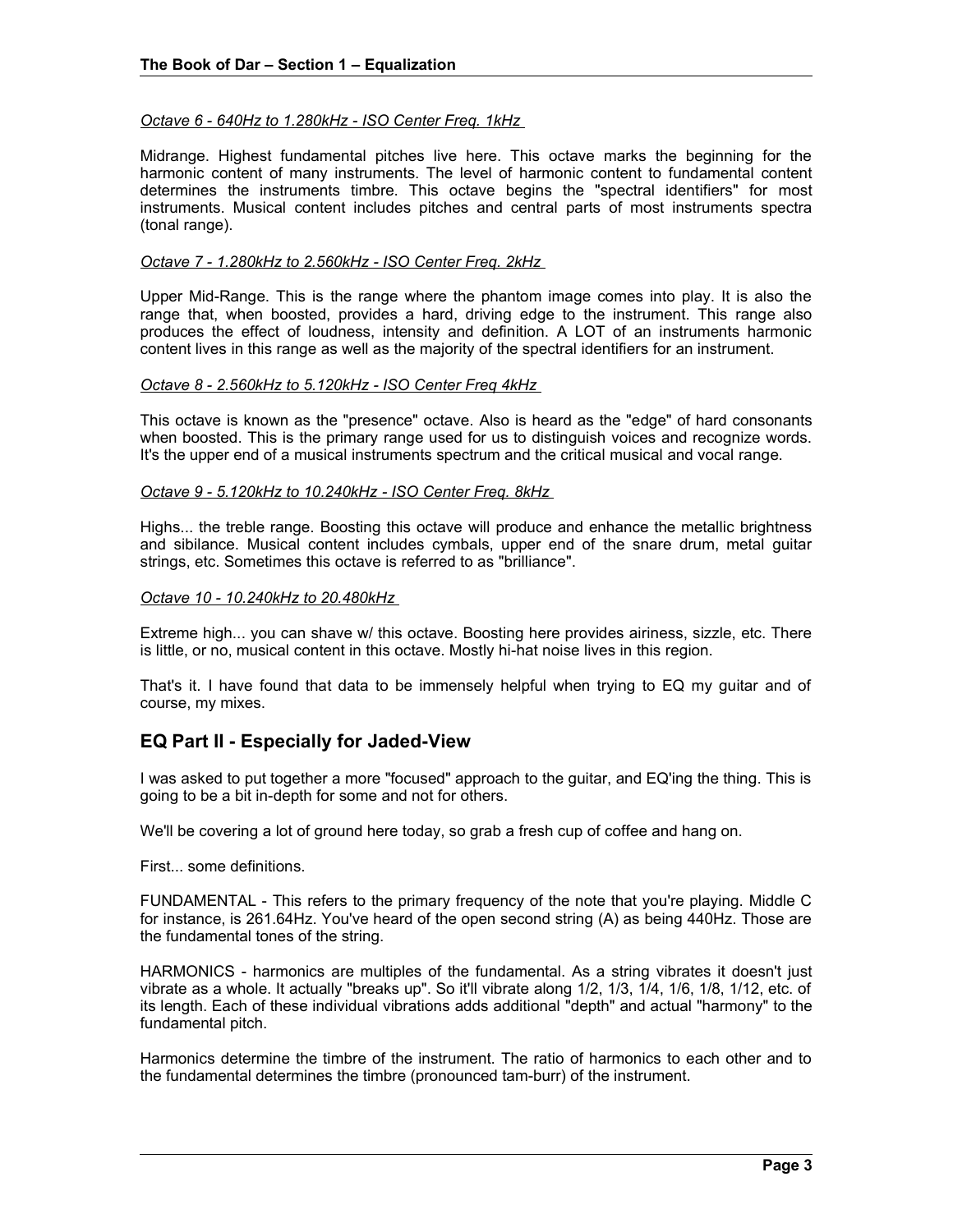A guitar typically has 12 usable harmonics above the fundamental. Interestingly enough barely any of the guitars tonal energy is contained in the fundamental. The primary and dominant energy from a guitar comes from the harmonics of the instrument. This is true of any musical instrument.

RESONANT FREQUENCY - every instrument, whether it be guitar, bass drum, tom-tom, bass guitar, acoustic guitar, etc. has a resonant frequency. This is the frequency at which the body of the instrument vibrates. This resonance is either "in-tune" with the key you're playing or out of tune with the key. It's more or less apparent depending on the key that you're playing as well. For those that have used acoustic guitars with pickups in a live setting through an amp, you know what I'm talking about! :-)

MICROTONAL - Not part of the 12-note scale that we're all used to. Microtonal elements can be part of 31-note, 24-note, or other variations of notes and scales that are out there. There are a LOT of web-sites dedicated to this. Anytime you see me using the term "micro-tonal" here it's related to something that does not exist w/in the 12-note scale that we're all used to playing from.

OK... let's look at the relationships between harmonics on the "C" note below middle C. This is the same as the 5th string, 3rd Fret.

| <b>Harmonic Number</b> | <b>Frequency</b> | <b>Type of Note</b> |
|------------------------|------------------|---------------------|
| 32                     | 4186.24          | C                   |
| 31                     | 4055.42          | Microtonal          |
| 30                     | 3924.60          | B                   |
| 29                     | 3793.78          | Microtonal          |
| 28                     | 3662.96          | <b>Bb</b>           |
| 27                     | 3532.14          | Microtonal          |
| 26                     | 3401.32          | Microtonal          |
| 25                     | 3270.50          | Microtonal          |
| 24                     | 3139.68          | G                   |
| 23                     | 3008.86          | Microtonal          |
| 22                     | 2878.04          | F#                  |
| 21                     | 2747.22          | Microtonal          |
| 20                     | 2616.40          | E                   |
| 19                     | 2485.58          | Microtonal          |
| 18                     | 2354.76          | D                   |
| 17                     | 2223.94          | Microtonal          |
| 16                     | 2093.12          | C                   |
| 15                     | 1962.30          | B                   |
| 14                     | 1831.48          | <b>Bb</b>           |
| 13                     | 1700.66          | Microtonal          |
| 12                     | 1569.84          | G                   |
| 11                     | 1439.02          | F#                  |
| 10                     | 1308.20          | E                   |
| 09                     | 1177.38          | D                   |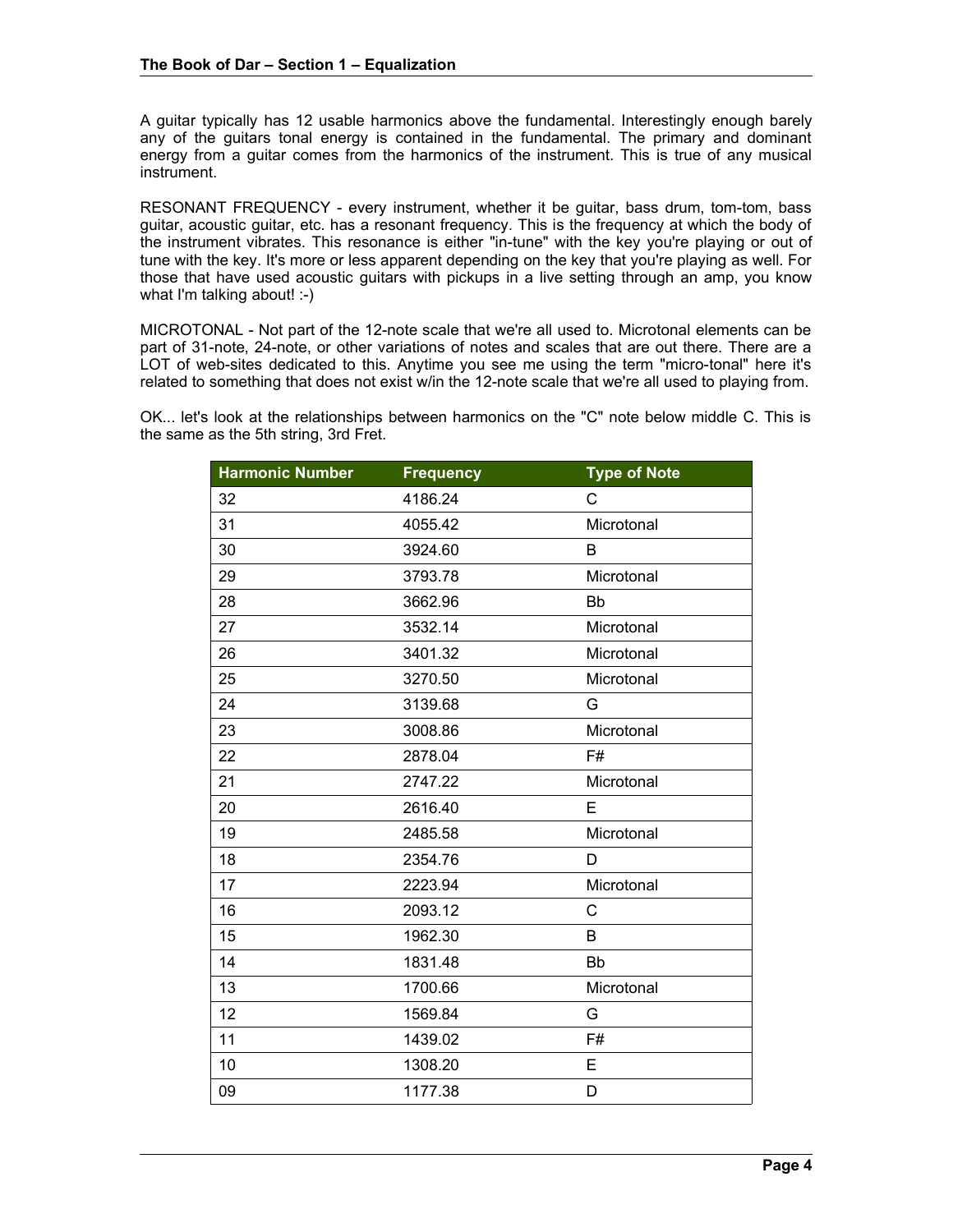| <b>Harmonic Number</b> | <b>Frequency</b> | <b>Type of Note</b> |
|------------------------|------------------|---------------------|
| 08                     | 1046.56          | C                   |
| 07                     | 915.74           | Bb                  |
| 06                     | 784.92           | D                   |
| 05                     | 654.10           | E                   |
| 04                     | 523.28           | C                   |
| 03                     | 392.46           | G                   |
| 02                     | 261.64           | C                   |
| Fundamental            | 130.82           | C                   |

Looking at this, right away you're going to notice a few things. Aren't you???? The second harmonic is a full octave above the fundamental frequency. This is ALWAYS true.

The 3rd harmonic is a perfect 5<sup>th</sup>, 4th harmonic is two octaves up, 5th harmonic is a perfect third. Within the first 4 harmonics and the fundamental you have repeated a major chord. However, that's when things get interesting, isn't it? You'll notice that the next harmonic up produces a 7th chord, a couple above that and you have a C-sus, then we move into non-scale related stuff (micro-tonals and sharps that don't belong in a C-major scale).

OK, all that said.

When you're EQ'ing you're trying to get one thing or another to stand out in the mix. Chances are, most of the time you're going to want the upper harmonics of the tone to be emphasized.

Moving on towards the guitar realm a bit, let's take the 1st 12 harmonics of this series.

| <b>Harmonic Number</b> | <b>Frequency</b> | <b>Note</b>    |
|------------------------|------------------|----------------|
| 12                     | 1569.84          | G              |
| 11                     | 1439.02          | F#             |
| 10                     | 1308.20          | Е              |
| 09                     | 1177.38          | D              |
| 08                     | 1046.56          | С              |
| 07                     | 915.74           | Bb             |
| 06                     | 784.92           | $D$ (or $G$ ?) |
| 05                     | 654.10           | Е              |
| 04                     | 523.28           | С              |
| 03                     | 392.46           | G              |
| 02                     | 261.64           | C              |
| Fundamental            | 130.82           | С              |

If you're looking to add "body" to this tone, you're going to want to boost at or near the fundamental frequency and the 2nd harmonic. So in this case to capture both of them, our EQ should be set somewhere in the 200Hz range, 1 octave wide. This will have the EQ cover a center frequency of 200Hz and 1/2 octave below and 1/2 octave above this frequency.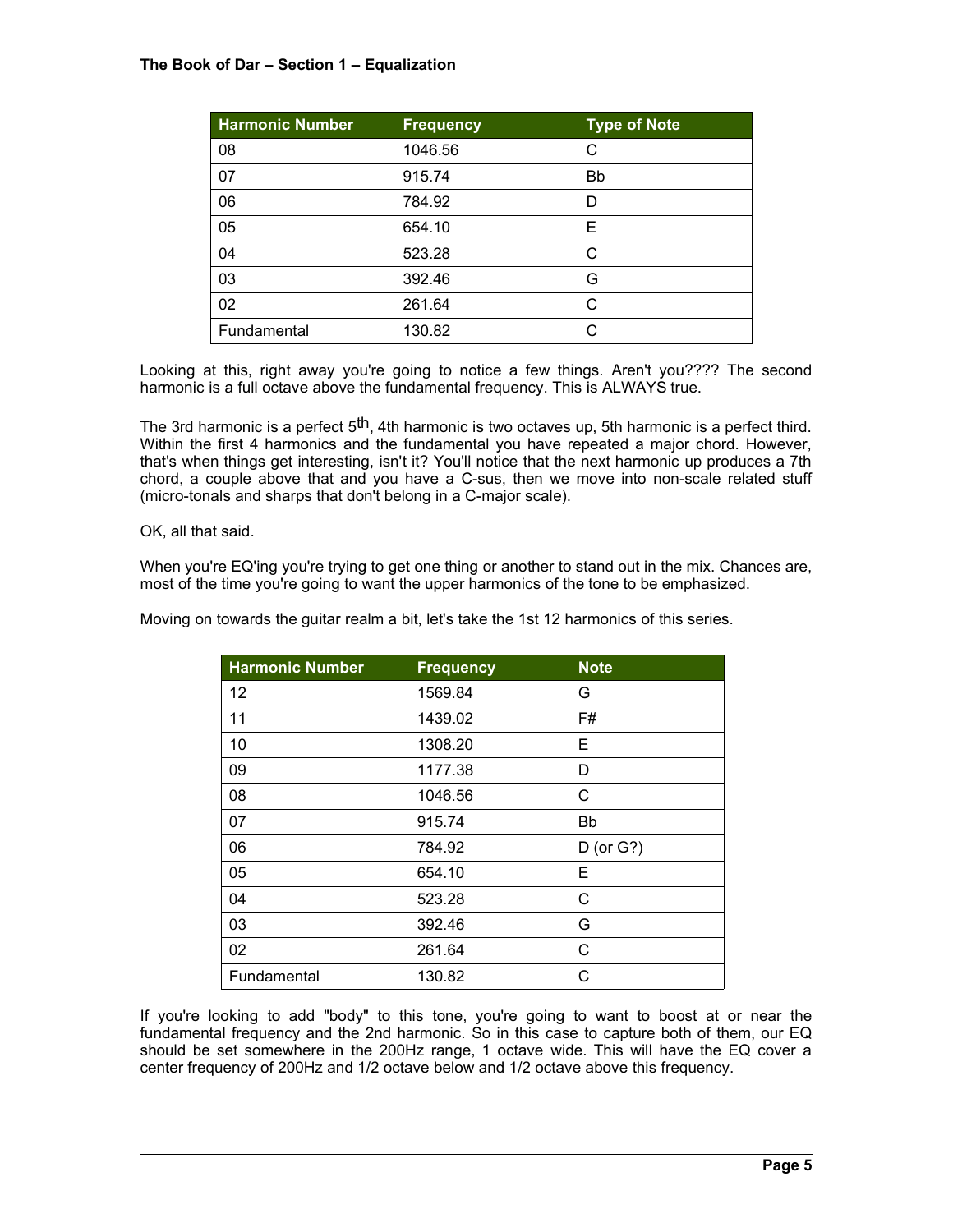If you're looking to capture the "air" from this string, then you're going to want to boost somewhere in the region of the upper 12 harmonics (i.e. 10 / 11 / 12). So a mild boost at the center of that range (1.2kHz) about an octave wide should get you where you need to be.

Add some "middle" to the thing, you'd boost in the 4/5/6 harmonic range and get your tones that way.

The closer you get to the 12th harmonic, the more "string noise" and "metallic" noise you're going to get.

Now, how in the world does on calculate the harmonics in the series EVEN if I know the root note frequency?

Pretty quick and easy, actually...

Say your root frequency is 440Hz.

| <b>Harmonic</b> | <b>Frequency</b> |
|-----------------|------------------|
| Root            | 440Hz            |
| Harmonic #2     | 880Hz            |
| Harmonic #3     | 1320Hz           |
| Harmonic #4     | 1760Hz           |
| Harmonic #5     | 2200Hz           |

Each succeeding harmonic is 440Hz higher in frequency (880Hz - 440Hz = 440Hz; 1320Hz to  $880Hz = 440Hz$ ).

### **OPEN STRING FREQUENCIES AND THEIR HARMONICS**

*6th - E*

| <b>Harmonic</b> | <b>Frequency</b> |
|-----------------|------------------|
| 1               | 82.41            |
| 2               | 164.82           |
| 3               | 247.23           |
| 4               | 329.64           |
| 5               | 412.05           |
| 6               | 494.46           |
| 7               | 576.87           |
| 8               | 659.28           |
| 9               | 741.69           |
| 10              | 824.10           |
| 11              | 906.51           |
| 12              | 988.92           |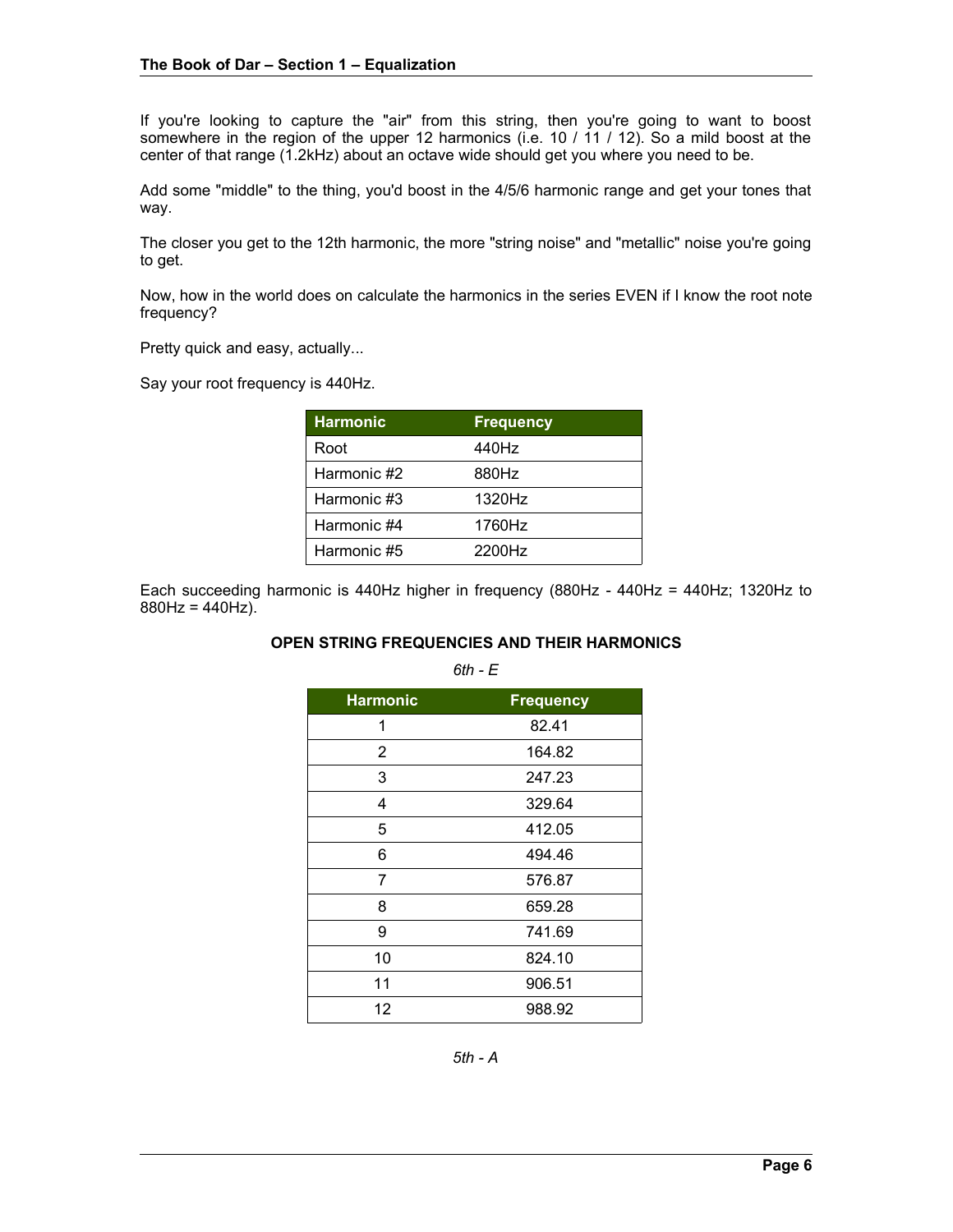| <b>Harmonic</b> | <b>Frequency</b> |
|-----------------|------------------|
| 1               | 110.00           |
| 2               | 220.00           |
| 3               | 330.00           |
| 4               | 440.00           |
| 5               | 550.00           |
| 6               | 660.00           |
| 7               | 770.00           |
| 8               | 880.00           |
| 9               | 990.00           |
| 10              | 1100.00          |
| 11              | 1210.00          |
| 12              | 1320             |

*4th – D*

| <b>Harmonic</b> | <b>Frequency</b> |
|-----------------|------------------|
| 1               | 146.83           |
| 2               | 293.66           |
| 3               | 440.49           |
| 4               | 587.32           |
| 5               | 734.15           |
| 6               | 880.98           |
| 7               | 1027.81          |
| 8               | 1174.64          |
| 9               | 1321.47          |
| 10              | 1468.30          |
| 11              | 1615.13          |
| 12              | 1761.96          |



| <b>Harmonic</b> | <b>Frequency</b> |
|-----------------|------------------|
|                 | 196.00           |
| 2               | 392.00           |
| 3               | 588.00           |
|                 | 794.00           |
| 5               | 980.00           |
| ี่ค             | 1176.00          |
|                 | 1372.00          |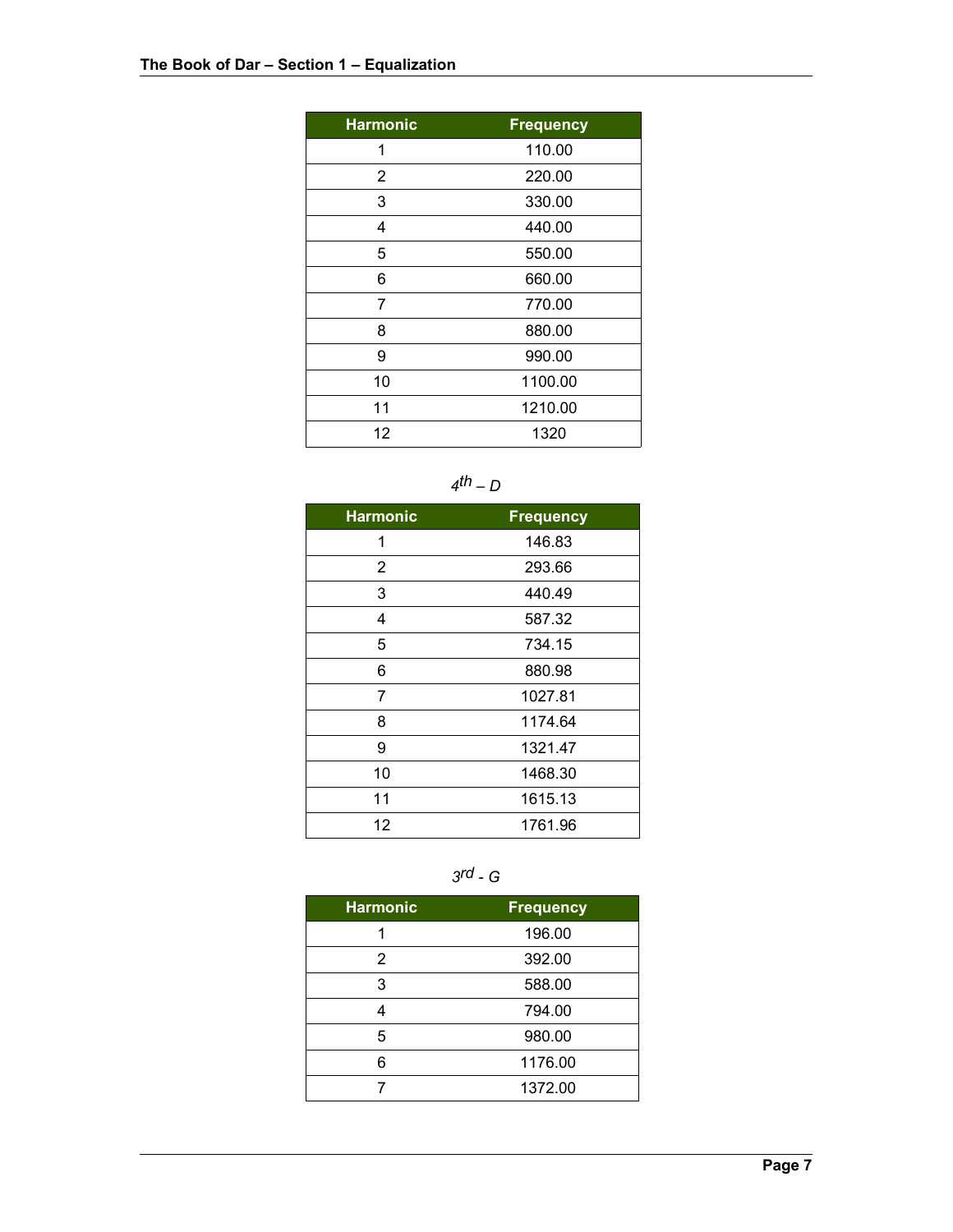| <b>Harmonic</b> | <b>Frequency</b> |
|-----------------|------------------|
| 8               | 1568.00          |
| 9               | 1764.00          |
| 10              | 1960.00          |
| 11              | 2156.00          |
| 12              | 2352.00          |



| <b>Harmonic</b> | <b>Frequency</b> |
|-----------------|------------------|
| 1               | 246.94           |
| 2               | 493.88           |
| 3               | 740.82           |
| 4               | 987.76           |
| 5               | 1234.70          |
| 6               | 1481.64          |
| 7               | 1728.58          |
| 8               | 1975.52          |
| 9               | 2222.46          |
| 10              | 2469.40          |
| 11              | 2716.34          |
| 12              | 2963.28          |



| <b>Harmonic</b> | <b>Frequency</b> |
|-----------------|------------------|
| 1               | 329.63           |
| 2               | 659.26           |
| 3               | 988.89           |
| 4               | 1318.52          |
| 5               | 1648.12          |
| 6               | 1977.78          |
| 7               | 2307.41          |
| 8               | 2637.04          |
| 9               | 2966.67          |
| 10              | 3296.30          |
| 11              | 3625.93          |
| 12              | 3955.56          |

Now, to figure out the rest of the octaves. The "A" of 2nd fret, G-string is 220Hz... A at the 5th fret, 1st string is 440Hz, etc.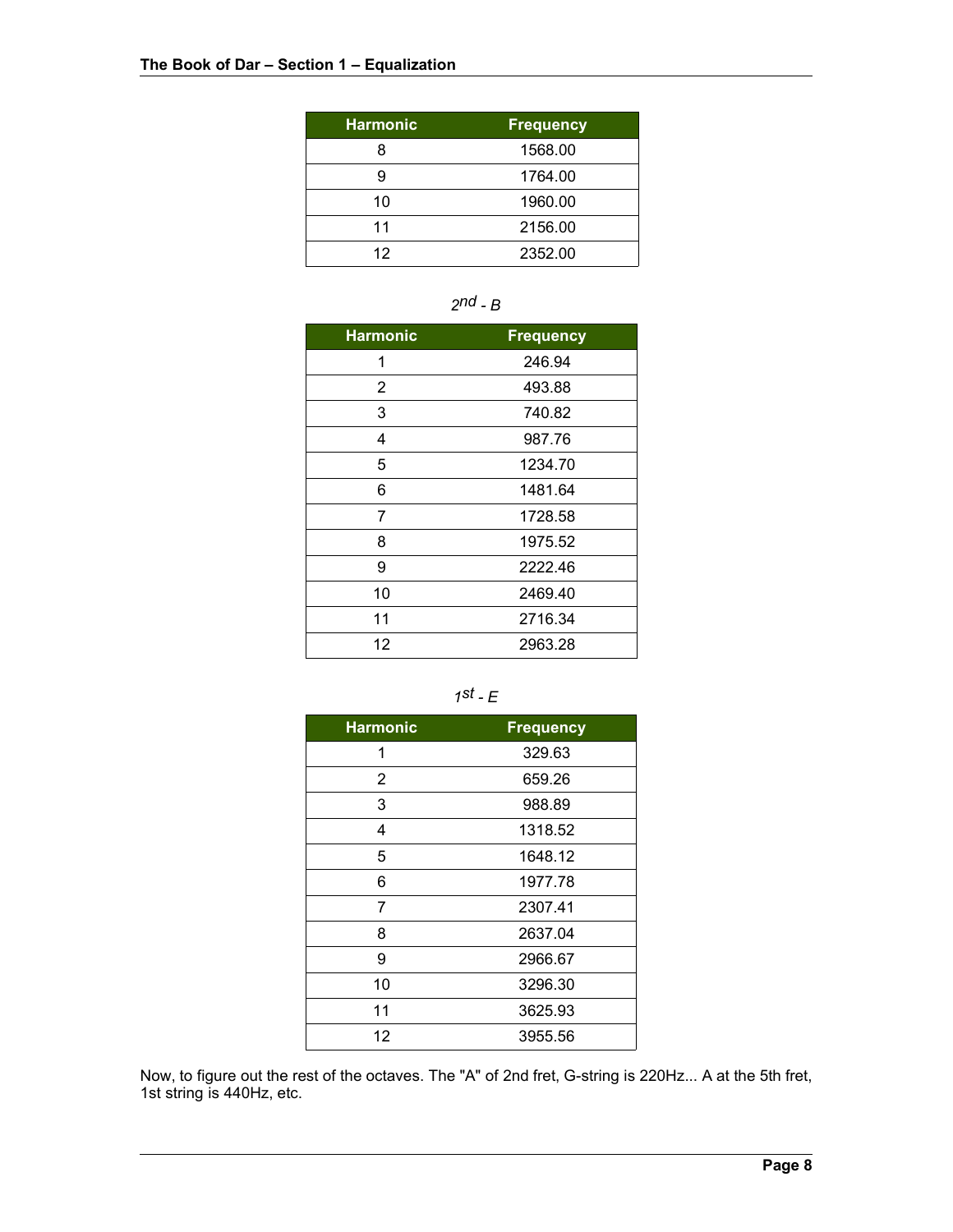The "rules" for each of the frequencies can be applied in a spreadsheet and the entire guitar mapped both fundamentally and harmonically.

Anyway, this should get you where you need to go. As you can tell here, EQ'ing a guitar, at times, actually takes a bit more precision than what a 7-band, 10-band or even 31-band EQ can provide. A parametric EQ is the way to go when trying to surgically divide the spectrum out and emphasize or de-emphasize certain spectral aspects of an instrument.

A couple more quick points to note here. Boosting frequencies at or near the fundamental and the second harmonic will produce a "boomy", "bassy" type of tone. Boosting on the opposite end of the harmonic spectrum will produce a "metallic" and a "noisy" tone from the strings. Boosting the middle-range of harmonics will produce a "biting" type of tone.

Just reducing the fundamental frequency and the 2nd harmonic will really allow for the harmonics to be emphasized producing a very "bright" tone, similar to the acoustic guitar sounds you hear on country music (almost makes it sound like a hi-hat). Reducing some of the upper harmonics and leaving everything else alone will produce a more "warm" tonality.

Anyway, that should get ya'll started on the EQ'ing of the guitar. The bass guitar is fundamental the same thing, but starts at 40Hz rather than 80Hz. It has a range of 16 usable harmonics. Pianos again, are the same, but they go all the way out to 32 harmonics. The reason for the differences is due to string length. The longer the strings, the more harmonic intervals you get out of them.

Also, dirty, old, guitar strings will produce fewer harmonics than the new, clean ones do. Hence the reason they sound "dull" and "muddy" when they're older and dirty. You can "brighten" them by boosting frequencies from the 6th harmonic of the perfect 4th in the key that you're in, on upwards. That'll basically get the upper edge of the root chord and not quite all of the upper edge of the 5th, but it'll do the trick.

Boosting the root note and all the root note harmonics (i.e. with C, C1, C2, C3, etc) all the way up the 10 octaves can provide a very interesting EQ as well, with emphasis on the root note that'll end up showing up in every chord you play.

One other thing, you can use a parametric EQ set to something like 1/4 octave, boosted all the way up and sweep the spectrum slowly. You'll find when you do that, no matter what chord is playing, you'll hear the "resonant frequency" of your guitar body. You may either want to boost or cut this depending on the key. If your guitar resonates at an "F" note and you're playing in "E" or "F#" that may not be a good thing. That can really clean up some "mud" in tones. Guitar amps too, resonate at some frequency, so if you're mic'ing the thing and there's some "muck" you can't pinpoint, using the parametric will allow you find that and notch it. Amps, rooms and guitars all resonate at some common frequency. Cutting that out can really clean up a mix.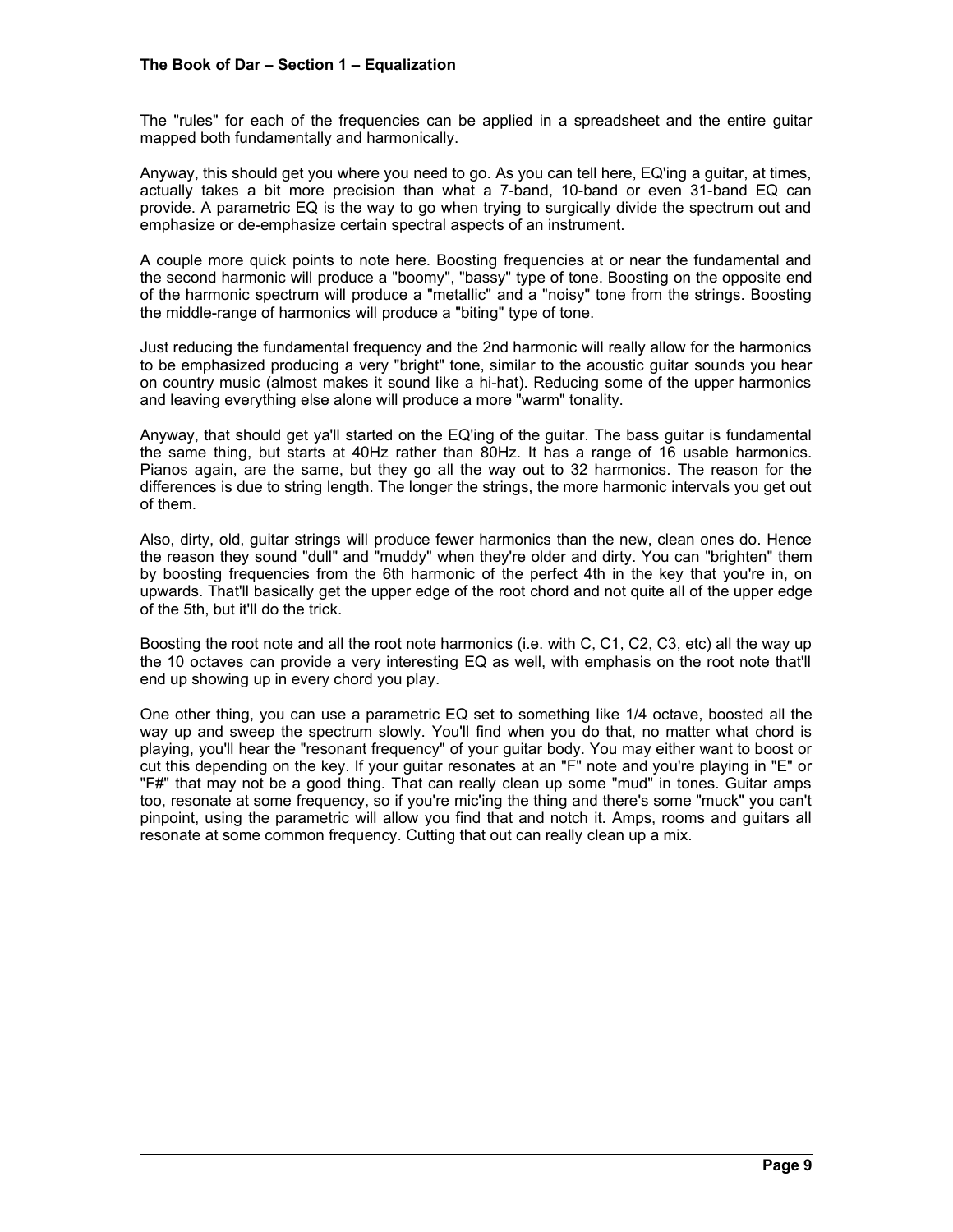# **Section 2 – Gain Staging and Digital Signal Chains**

I was asked to write a quick note about the topic of gain staging (not quick) and digital signal processing in general. We're going to take a look at a few things, define a few words and then jump into the topic.

Let's get started on this. In the purely analog world (this is where you used tapes and such to record) when you had a signal (*a.k.a.* program material) that was too loud (powerful) it would saturate (distort) a bit of the tape. This distortion, if it was minor, was sometimes musically related to the signal. Too much distortion however, and it rendered the signal unintelligible. If levels weren't always perfectly managed in the analog world, you might not even notice it.

The "problem" with the analog tape was the fact that the electronics, and the tape itself, produced constant noise (hiss - *a.k.a.* white noise, AWGN, etc). When the signals were too low, they ended up being at the same level as the noise and they were unintelligible as well.

The digital world brings the same types of problems and issues to us, but in a different way. With digital you have a much stricter limit on how hot the signals can be. You also have some limits on how soft they can be too. When a signal is too hot, it doesn't rise into "compression" and eventually distortion. It goes from pure, clean and pristine, to totally distorted with no middle ground. Very unforgiving. Your tape machine never did that.

When a signal is too soft, the digital units cannot detect transitions in levels correctly and you end up with a grungy sound. If you're not sure what to listen for here, record a song in Windows using the "Sound Recorder" at 16-bit, 44.1kHz. Then convert that to 8-bit, 6-bit and 4-bit and listen to it. You'll hear quickly what the lack of transitions due to lack of digital bits will do to a perfectly good piece of music.

In digital recording, there are two goals.

- 1) Keep the recorded material as "loud as possible," and
- 2) Don't exceed digital "0".

Now, that said, there is a point when the program material becomes too loud. And this is where the "gain staging" comes into play.

OK, let's start out with some digital basics. The "loudest" that you can get your program material on any track is digital 0. We'll call this "full scale" or 0dBFS. From this point forward, when I try to refer to signal levels, we'll talk about them in terms of 0dBFS.

When you track a signal (i.e. guitar, bass guitar, drums, etc) your goal is to track so that the levels hit the recorder and record on the track at somewhere around 12dBFS to -14dBFS.

I know, right now, you're saying if you're supposed to record EVERYTHING AS LOUD AS POSSIBLE WHY print to "tape" at -14dBFS??? The reason here is very simple. Eventually you're going to be adding EQ, typically during the mix-down stage AND you're going to be mixing a lot of tracks together in the ends.

Most folks don't EQ tracks by cutting the offending frequencies and leaving the non-offending frequencies alone. Most folks EQ by boosting the non-offending frequencies (the ones that make a mix sound great) and sometimes cutting the offending frequencies (the ones that make a mix sound horrible).

If you recorded your program material right up against 0dBFS and then realized that you needed to boost a portion of the program by 12dB. Guess what????? You're into digital distortion. If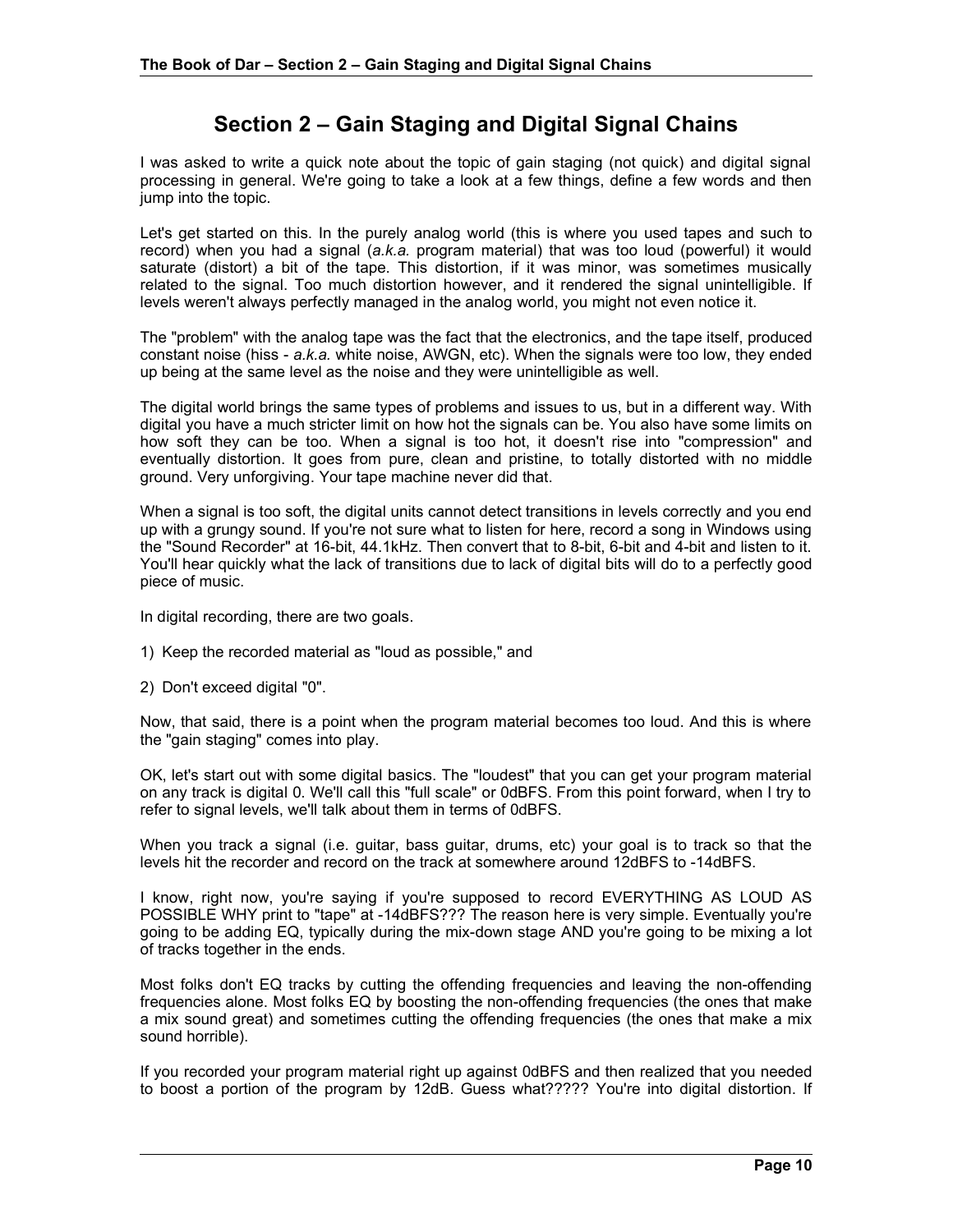you'd recorded the program material at -12dBFS, like you were supposed to, you'd end up with a pristine, yet boosted, sound. Does this start to make sense?

What we've created here, by allowing ourselves approximately 12 to 14dB of available level is what is referred to as "headroom". This is the amount of dB that the program material can vary WITHOUT causing any undue, un-natural or otherwise unwanted distortion products.

OK, so now that we've figured out the levels at which we should track in the digital realm. Let's take a look at the concept of gain staging a bit more.

Let's take a look at a simple, but effective, guitar signal chain. We'll view this from the perspective of single pedals for right now, but you'll get the idea when you grab your GNX and the trusty manual that Digitech sent along with the thing.

We're going to have a guitar plugged into a compressor, then into a distortion unit, then the amplifier, the amps pre-amp out will plug into a chorus unit and finally a delay unit.

You'll notice if you look closely at all those neat little pedals there's a small knobby on them called "GAIN". This control allows you, the user, to actually tweak the level of that pedal so that you can "make up" any losses that are a consequence of using the pedal in the first place.

This control, on many pedals, is often misused and misunderstood (poor thing). What is it there for? To actually end up with the same level output when the pedal is engaged as what the output was when the pedal WAS NOT engaged. To extrapolate further.

Let's say that you're just using the compressor and nothing else, for now. You have the thing on bypass, you're playing and your volume is absolutely perfect! Now you kick in that compressor and WOW!!!! What a difference. All of a sudden your ears are bleeding and you vaguely remember someone calling your name just before you woke up in the ambulance! THIS IS NOT PROPERLY GAIN STAGED!!!!!!!!

So, we worry what to do in a situation like this. Well, first take that gain control and turn it way down, then bypass the compressor, again to that perfect tone and volume balance we had before. You have a choice here. You can be scientific about it and actually measure the signal strength of the program material with a power meter connected to your speakers or an SPL meter in the room with you (Radio Shack has a relatively accurate analog model for \$35 and it's an invaluable tool!) or you can remember approximately how loud it is.

Then bring the compressor online and tweak the gain control until the level with the compressor on nearly matches the level with the compressor off. NOW YOU ARE GAIN STAGED APPROPRIATELY.

### **NOTE:** GAIN STAGING DOES NOT MEAN THAT YOUR SIGNALS ARE AT PROPER LEVELS!!!!! IT ONLY ENSURES THAT THE RELATIONSHIP OF LEVELS BETWEEN DEVICES IS SETUP CORRECTLY !!!!!

The same goes for your distortion box. When you turn on the distortion box, the output from your amplifier setup SHOULD NOT get noticeably louder than the clean channel, unless of course you've set it up that way on-purpose. The mere fact that you've added distortion to the clean tone will make it "cut" through the mix a bit more anyway, without the extra volume.

Any device that you can either add to or take away from the signal chain should not add noticeable gain in the output signal. If it does it'd better be because that's the way that you wanted it in the first place.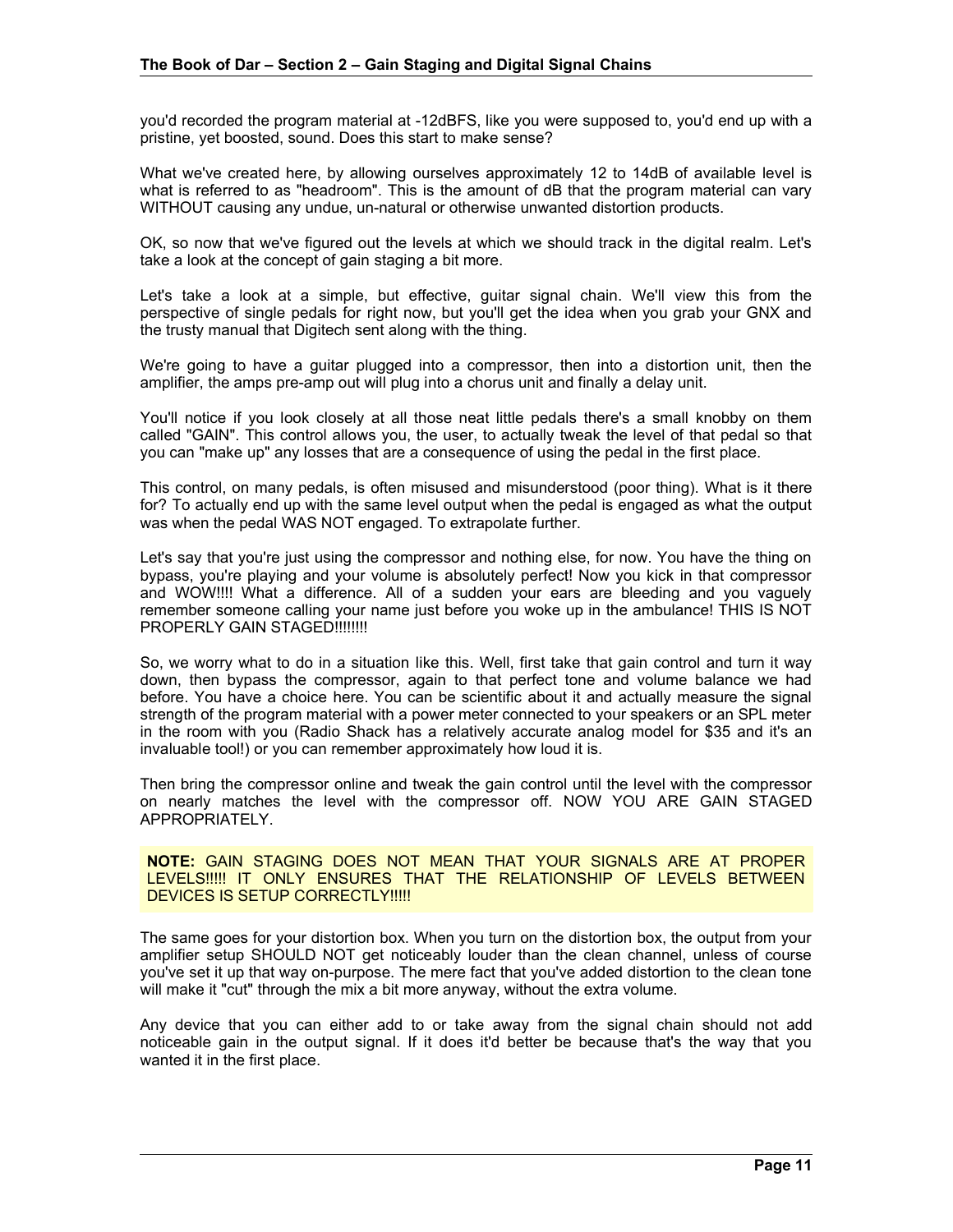When you add an EQ to the mix you get another problem. For every band that you boost on the EQ, you're going to get a boost in the total output power of the EQ. However, if you boost 1 band by 3dB, the entire spectral increase for the program material MAY NOT be 3dB. It may in fact, be much less than that value. Hmmm... why? Because when you boost a narrow part of the spectrum you're not increasing everything, just that part, so you have to average that in with all the rest of the material that's playing.

So, how do we apply this to the GNX? In some of the GNX sections you're going to have a "gain" control. This occurs in the distortions, the compressor and a few other places that I can't think of right now because I don't have my trusty manual with me and I'm too lazy to download. Setup the GNX in a way that makes the fewest waves when you change effects in and out and you're well on your way.

Now, when you leave the GNX and plug into all those fancy rack-mounted processing boxes that we all clutter our studio with the same rules apply. Those have to be gain staged too, and once we get into the recorder, same rules.

See, just because your recorder and 90% of the signal chain is digital doesn't mean that you don't have to pay attention to the gain of the device. Everything has an input level limit and once it reaches that 0dBFS limit, your goose is cooked, so to speak.

Once you're in the recorder and on the track, chances are you're going to be adding effects, both serial (distortion, EQ, etc) and parallel (chorus, reverb, delay). Each of these things actually adds level to your original track ESPECIALLY if you mix them down onto a single track along with the original mix. The more signals you add to the original the more the level increases.

The general rule of thumb, here, is that for every doubling of the number of signals, the average power goes up 3dB. That doesn't seem like much but a 3dB INCREASE IS A DOUBLING OF POWER!!!!!!!!! Re-read that...

So, let's say you have your original program material (guitar) and an effect program added together. Your original guitar was -12dBFS and the new tone are about the same. You're mixing them together and burning them to a new track. Your end result is going to be 3dB hotter than the -12dBFS... so the new track will end up at -9dBFS and that's all you've done is added a single effect.

Now you decide, gee, that'd sound really nice with about a 5dB shelf in the 100Hz range... a few dB at 500Hz to really bring out the "guts" of the tone... a bit of "bite" at 2.5kHz... some presence w/ a shelf at 6kHz... and AW #@\$%\$%#@! There's that #\$#!!\$#%^ distortion!!!! How come that's there!?! Well, pretty simple really. You added 3dB with that first mix-down... now you're adding probably 10dB of more spectral energy with your EQ AND you've exceeded 0dBFS because you only had 9dB to work with in the first place!!!!!!! If your EQ plug-in, or self-contained EQ unit does not have a "gain" control on it, you're flat out of luck! You're not going to be able to add the EQ you need unless you perform the "addition" in two passes. The first pass will have you cutting some of the offensive material out, the second pass will have you boosting some of the program material that you want added back in. Together the two passes at the track will get you to where you want to be, below 0dBFS, but again, you're probably not going to have any more room for any more additions to that track!

Sound like a lot to keep track of? It is! Period. Recording, and doing it well, takes a lot of work, patience, dedication, learning, practice, work, patience, practice, work, patience, work, work, work, work! In fact, that's why folks actually attend schools to learn how to do it and then dedicate their entire lives to the craft!

I'm going to get philosophical here for a moment. We live in a great time, really, and we're all spoiled to death. We have at our fingertips, power that was unavailable even 20 years ago. A cheap Fostex 8-track digital recorder with effects costs \$300. With that and a relatively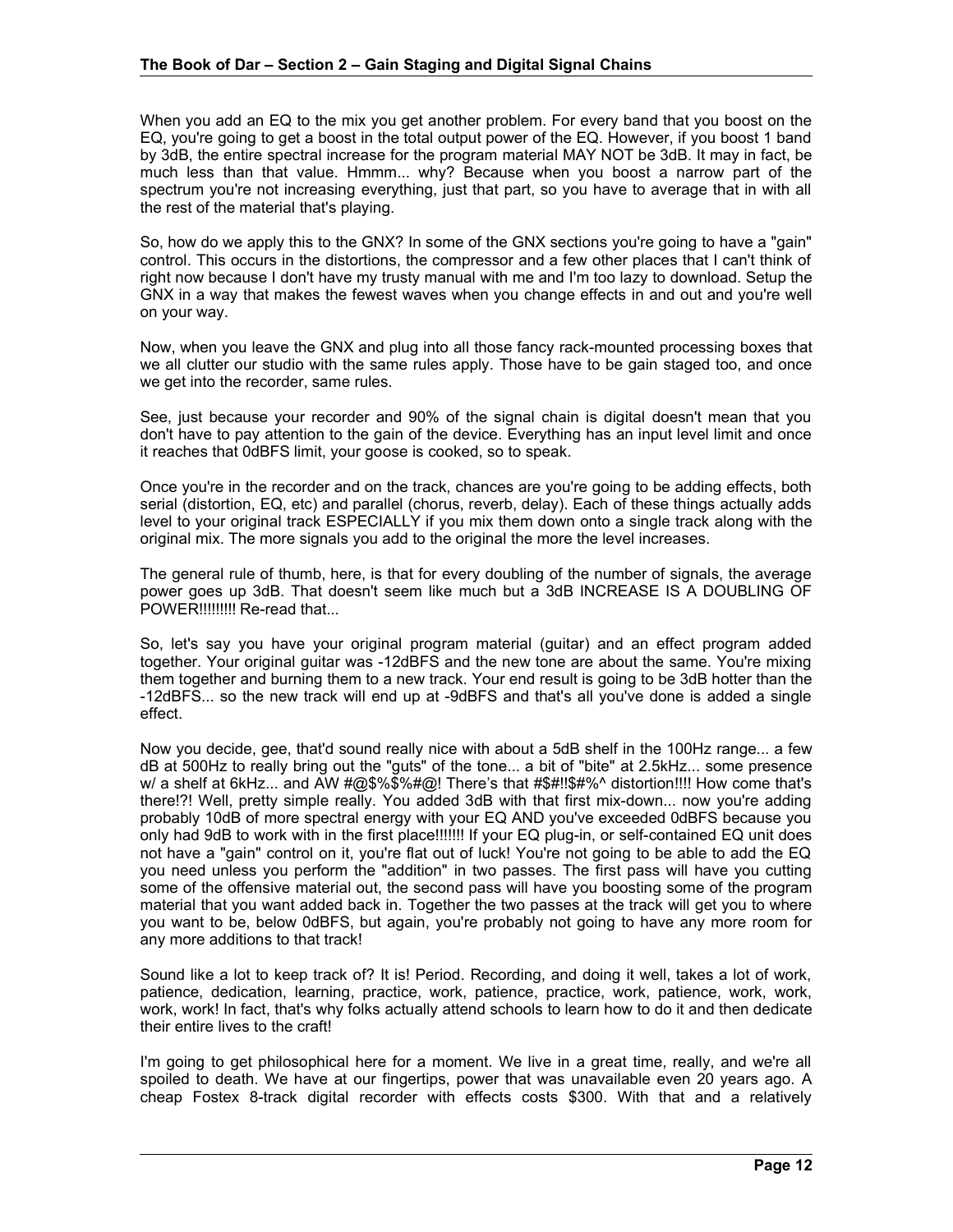inexpensive \$200 omni-directional, large diaphragm condenser we have more power and better quality in our homes than what most of the recording studios had in the 70's. Think about that for a moment.

Our GNX processors, our POD XT's, etc. have given us unparalleled access to modeled versions of some of the most popular amplifiers on the face of the planet at the price of \$300. Far less than what one of some of those amplifiers would have cost new in the era it was created. And we have access to 10, 20, 30 or even 100 of them (depending on the modeler we buy). Yet we still complain, don't we?

Additionally, though the problem is that the marketing departments for all of these products have told us that we can have professional results in minutes! Truth be told, we have professional level gear and professionals can get results in minutes, but that doesn't negate the amount of time, effort, energy, patience, practice and work that still needs to go into the process of what we call recording, mixing and mastering. We still have to know what a compressor does... we still have to understand how it works, how it affects the program materials ADSR envelope, how it affects the signal envelope, etc. We still need to understand the cumulative effects of phase distortion caused by excessive use of EQ, or the same EQ on every track and the cumulative effects of spectral build-up caused by using the same mic, or mic emulation, on every track.

These are all things that are very real and separate us from the pros (ME INCLUDED, BTW). Gain staging is a very small part of the final, finished product. But it's an integral and important part of that product.

The next part of the equation is figuring out the proper signal level to print to tape. There are some rules and terms here, that you need to pay attention to.

First, signal to noise ratio (*a.k.a.* SNR). This is the level of the signal with respect to the noise. The softer the signal is, the more noticeable the noise will be. The goal of course, is get the signal as far away from the noise as possible. This process is called "masking" as the signal "masks" the noise so that all you pay attention to is the actual signal. The noise is still there, it's just not detectable because the signal is so loud.

The SNR of any device is governed by the level of the input signal to the device. The hotter the signal (without causing the device to distort the signal) the better the output SNR is going to be. The critical part of the unit is the input because the pre-amplifier is the part of the unit where 90% or better, of the noise is actually generated. The better the quality of the signal here, the better the quality the signal will have at the output of the unit after the internal processing.

SNR directly compromises headroom. If the goal is to get the SNR at maximum so that you don't hear the noise, well, the problem is you don't have any headroom. The ability to get "louder"! So, the goal is to balance the two, and you do this with the gain-staging process. You get the input signal as loud as you possibly can at the start of the signal chain. This is where it's ABSOLUTELY CRITICAL. Any noise present at the beginning of the signal chain will be amplified, added to and further processed BY EVERY DEVICE in the ENTIRE signal chain. It's going to be REALLY bad at the output if it was present, in any detectable form, at the input.

Then, set the level(s) of every device in the signal chain such that the output of the last device into the recorder is going to hit the recorder at the right level (-12 to -14dBFS).

Sometimes you're going to have to compromise headroom (the ability to add changes like EQ, etc) for SNR (due to high-noise components like old amps, etc). Sometimes you'll have to compromise SNR to gain some additional headroom (you're going to have to add +20dB of EQ to the program material to make it "sound right" for this mix). Often it's just a balance between sheer volume (which can be added at mastering) and too little level. We often goose the recorder too much, when we don't need to.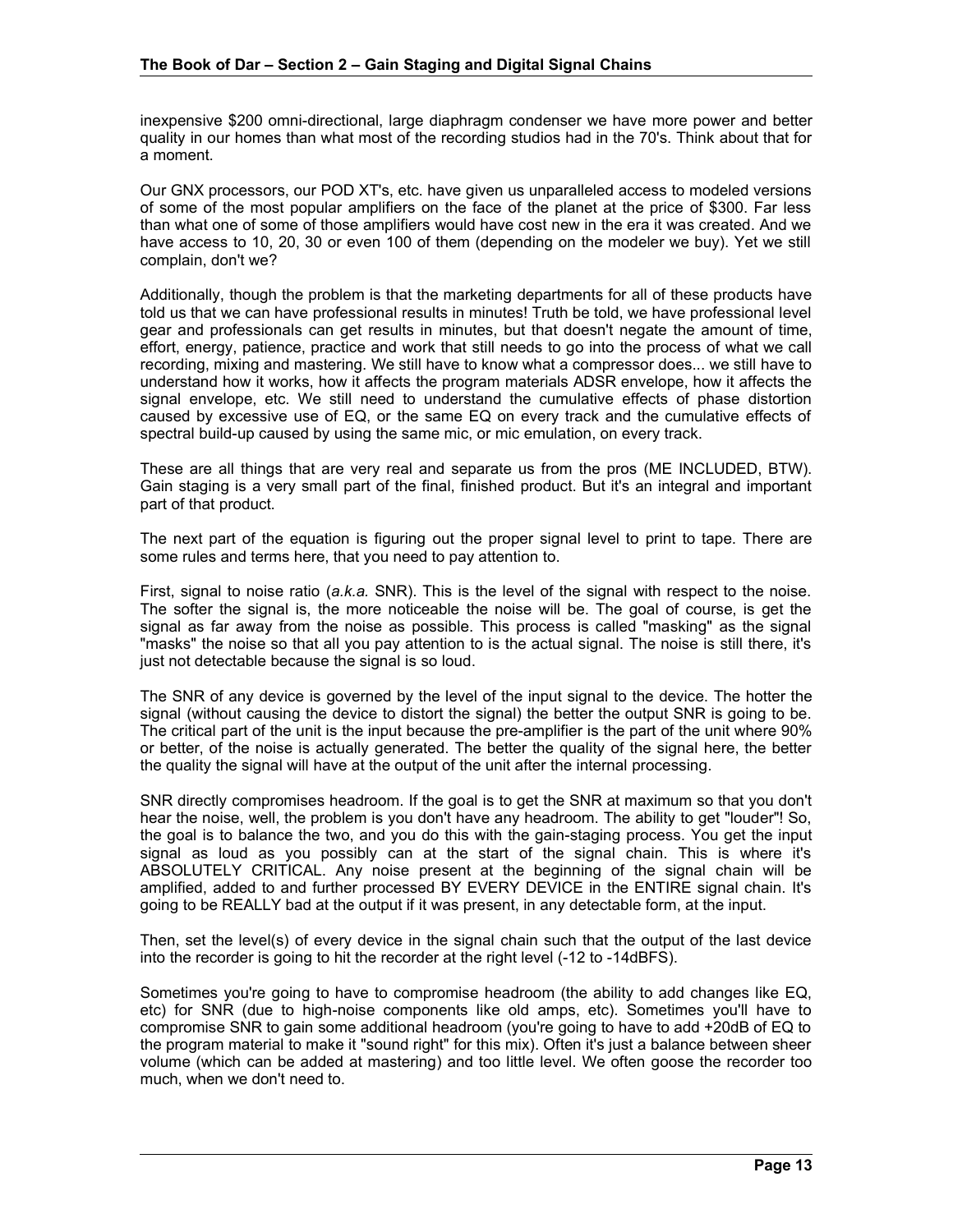Anyway, that's a start at looking at gain staging, recording levels, etc. Anyone is welcome to chime in, ask questions, refute statements, agree, agree to disagree and whatever else you'd like to do. I'm open to suggestions, questions, comments, banter, debate and various other methods of communication as long as they remain professional, courteous and respectful.

If you do not want to post a question directly to the forum and would like to contact me in person you can reach me at: kornowsd@zeecon.com (email) or IM me (dkornowske1 - AIM or kornodar37 MSN).

Enjoy...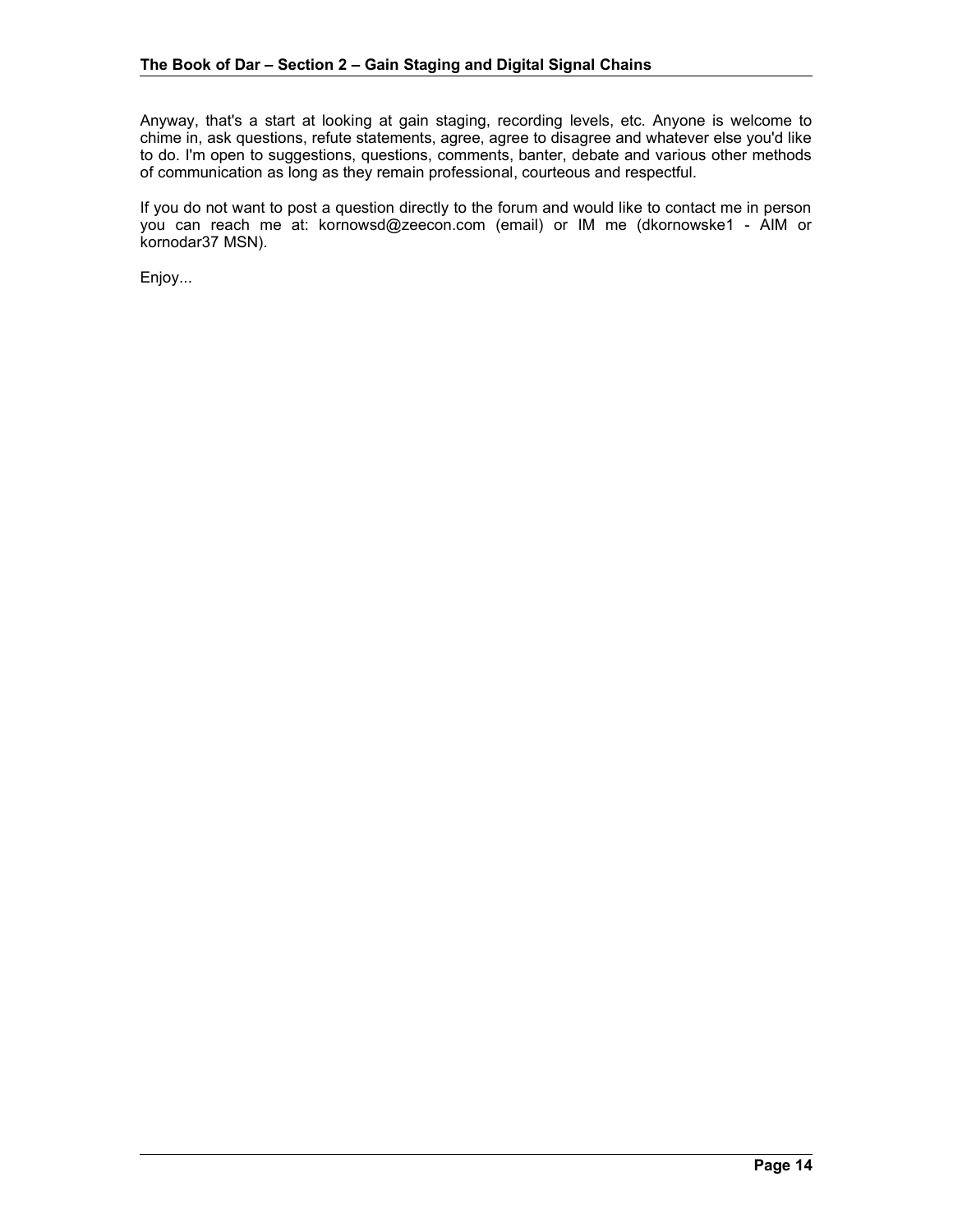# **Section 3 – The Stereo Sound Field**

I'll start this topic out a bit easier than the rest and we can delve into as you folks see fit. When you're mixing your tracks the goal is to get the content of the tracks spread out so that nothing interferes with anything else. By paying attention to how instruments are placed in the musical mix, you control the overall clarity of the mix and ultimately, how the thing sounds.

First, let's look at a few things. Tracks today ARE NOT STEREO! True stereo means that you are using two or more mics to record a SINGLE element and panning those mics to reflect their place in the stereo sound field. To record this way would be insanity, to say the least.

The technique that we use to record is really a "mono" technique and each mono image is panned somewhere in the stereo field. If everything were recorded, tracked and produced in stereo, we'd end up with mixes that have no clarity, whatsoever.

Now, let's talk a bit about "position" within the mix. Visualize your mix being in a rather large room (high ceilings, walls a good distance away from you, etc. Now, visualize various instruments in that room, some placed at the far wall, some left, some right, some up in the air.

When each instrument plays, you get a directional queue from several sources:

- 1) The direct sound from the instrument itself.
- 2) The reflections off the walls.
- 3) The actual frequency of the instrument.
- 4) The distance the instrument is away from you.

Now, take this image a bit further and map it to two speakers located on the left and right walls of the room. The woofer of the speakers is at the floor. The midrange in the middle of the wall height and the tweeter on the ceiling.

High frequency sounds coming from only the left speaker will appear to be at the "top-left" of the room. High frequency sounds from the right speaker will appear to come from the "top-right" of the room. High frequency sounds emanating equally from both speakers will appear to be at the "top-center" of the room. This is what is called a "phantom image".

If you visualize your mix a bit, in terms of Left and Right, Front to Back and Top to Bottom there are a few things you can get out of this.

High Frequencies appear to be "higher" in terms of elevation in the mix. Lower frequencies end up at the bottom of the mix. Midrange stuff in the middle, etc.

Your high-hat, acoustic guitar and certain rhythm elements will live at the "top" of the mix. Cymbals, shakers, etc.

The guitars and vocals will have their predominant elements in the middle of the top-to-bottom approach of the mix. However, some guitar elements (especially acoustic guitar) are going to live on the "top" of that mix. The "sizzle" in vocals will live there too.

Bass Guitar, Bass Drum, etc. are interesting. The bass guitar has fundamental elements starting at 40Hz (bottom of the range), with some really neat directional, timbral and melodic overtones in the 1.5kHz range.

The bass drum has energy that actually spans the ENTIRE 10 octaves of the spectrum so it in essence, will have some boosts in each of the musical octaves.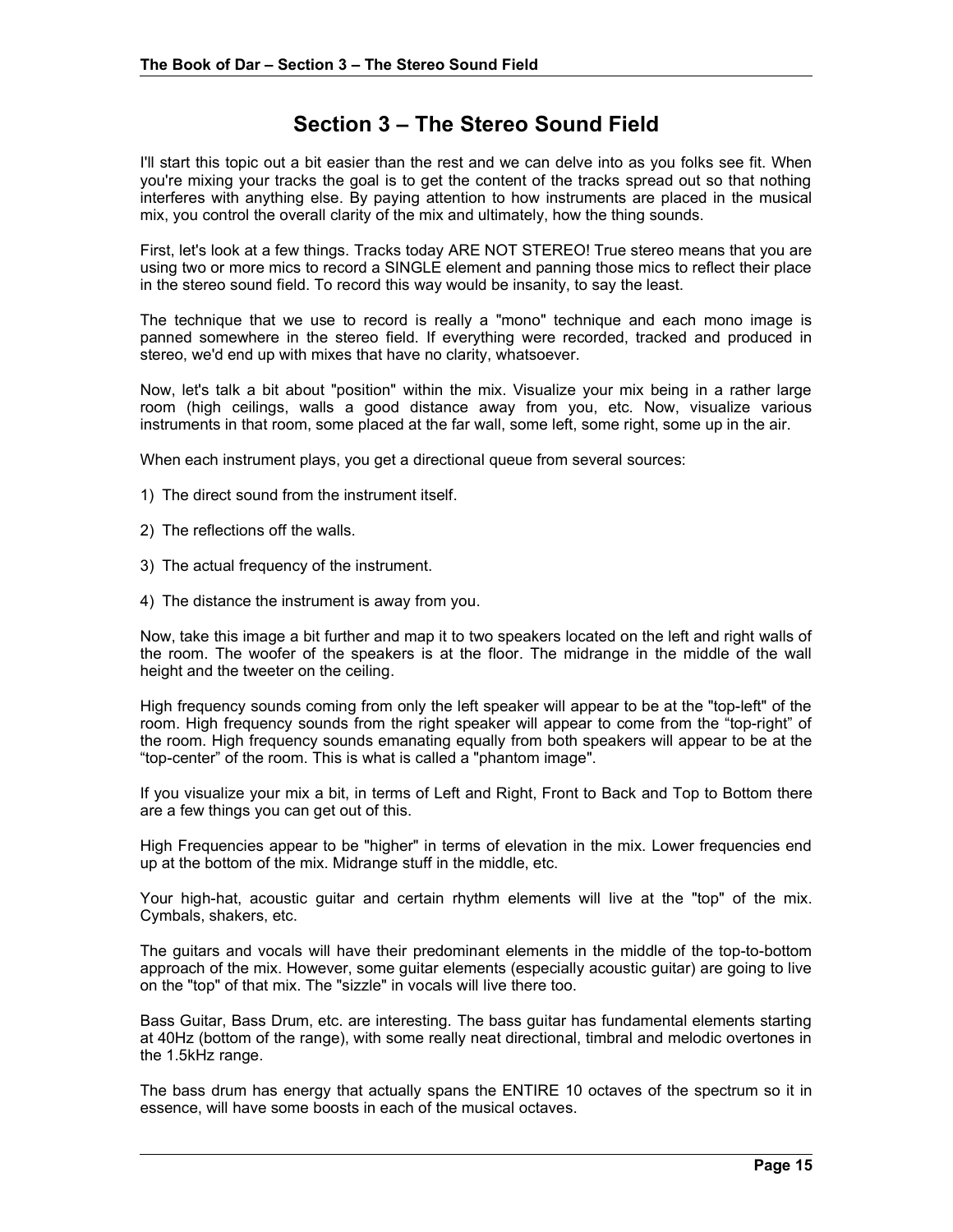Based on the musical type then, keyboards, tom-toms and other instruments will live up and down the spectrum, low to high. However EACH INSTRUMENT MUST HAVE ITS OWN SPACE! And that's where it gets hard.

Let's say you have two distorted guitars, both playing rhythm, both setup the same way. You're not going to be able to differentiate the differences between each one accurately. Even panned hard left and hard right they're not going to "separate". So, you boost 1 guitar say, 5dB at 2.5kHz, 1 octave wide, and the other at 2.2kHz, 1 octave wide. Now, they occupy different sonic space (low to high) and they both stand out EVEN IN MONO!

The volume of the instrument actually determines whether or not the sound image appears to be coming from directly in front of you (really loud), from the speakers themselves (moderately loud) or from behind the speakers (soft). If you mix every instrument at the same volume, then they'll all appear to be coming from somewhere, but all in the same place. What that translates to is that your mix will lack a certain amount of depth. The closer all instruments are to each other in level the less "depth" you're going to have overall. The key is to have a balance of loud and soft elements of the mix.

If you want something to sound more distant, rather than cranking up a cave echo, which will "wash out" everything in the mix, try dropping the level of that something 5-6dB. This will remove some of its competing sonic elements from the forefront of the mix, still allow it to be heard AND make it sound more distant all at the same time.

Panning. Panning is interesting. In real life, if you go and see a band they're spread out all over the place. Aren't they? Drums are at the rear of the stage, dead center. Bass guitar player is on the left with his/her amp(s), rhythm player and keyboardist are over on the right someplace with their equipment, lead singer dead center and the lead guitar player over there on the left with their equipment.

When your ears hear this sound, the bass drum is at the dead center of the mix. If you'll look at the drum set though, the snare, high-hat, cymbals, etc. are all left, or right of the center line!!!! Directionally, you're going to perceive them in a left / right fashion, you're just not paying attention to where they're at really, when you're enjoying the music.

Because bass frequencies below about 300Hz are substantially omni-directional, the bass guitar appears to be coming out of the center of the room too and of course the singer being centerstage is doing the same thing.

The rest of the bands instruments appear to be coming from their respective locations as well. Rhythm and keyboards on one side, lead guitar on the other, etc.

When you're approaching your sound space, you approach the mix much the same way as you'd do the band. Your high-hat will be close to, but not dead on the center, the vocals will hit the center of the mix, bass guitar and bass drum live there too. That's about it. The snare will be about where the high hat is, but slightly closer to the center, crash cymbals panned left / right and the ride cymbal somewhere a bit further out in the stereo field.

Essentially then, this leaves the "center" of the mix wide open for the crucial parts that MUST live in both speakers, i.e. the vocals and possibly, the solo parts (sax, guitar, etc). Everything else lives off in other space!

Panning is of course, tricky. You can't have everything panned hard left and hard right. That bunches all the sonic energy up in either speaker leaving nothing for the other to reproduce. This is how things were done on some of the older albums.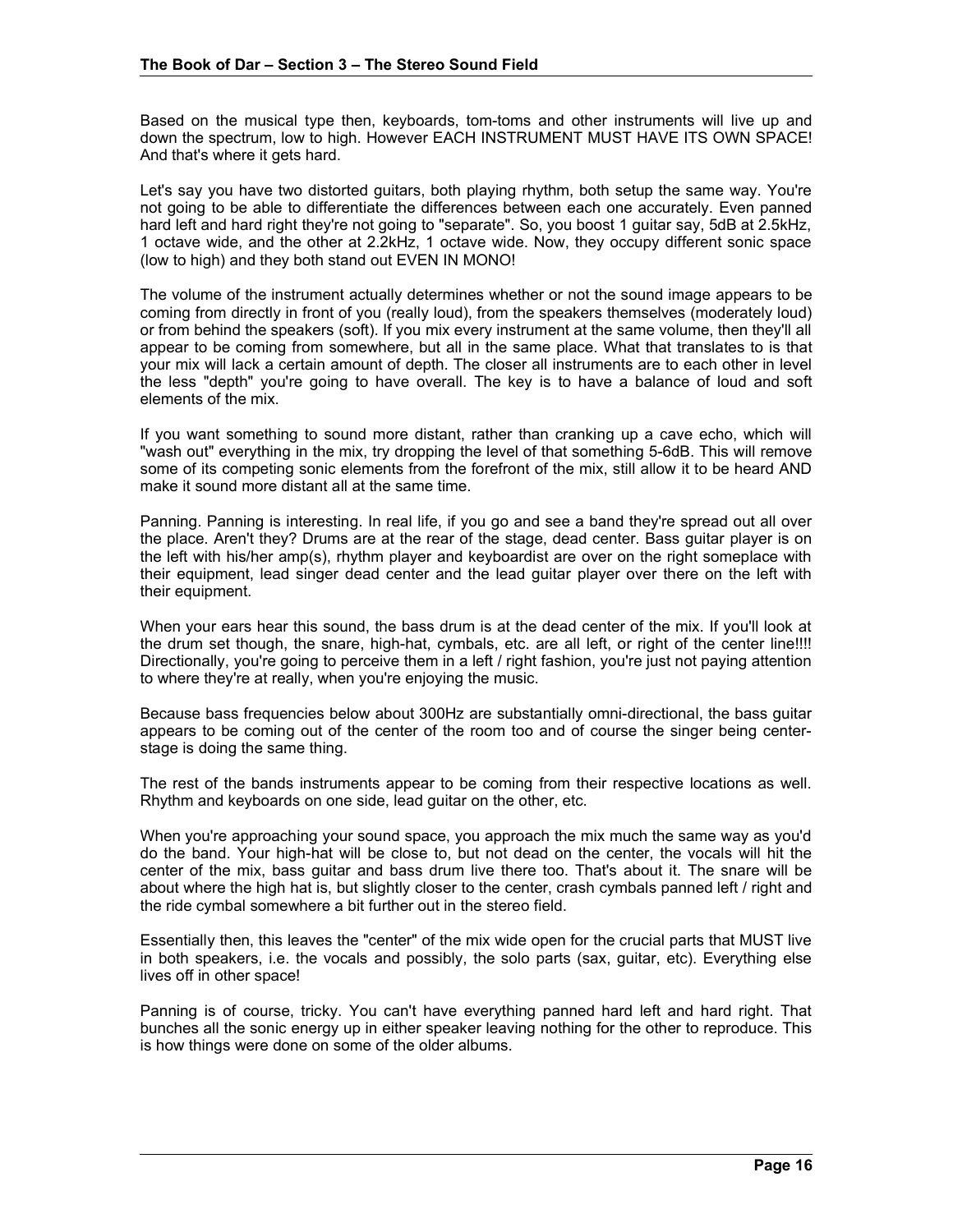You want the instruments evenly distributed across the mix AND about the same amount of energy existing in both channels. That way the end result sounds "balanced" and the left doesn't sound louder than the right or vice-versa.

Realistically, you should be able to get all of the sound elements of the mix to sound relatively OK, without EQ or other post-tracking effects just by panning the various musical elements left/right and adjusting the level of each of them (front / back). If everything is tracked in stereo (i.e. two or more inputs per instrument) no matter how you work the pan controls, you're never going to get the mix to sound correct. Then it's time to start over and re-do the entire thing in mono. :-) Always fun to do.

Once you have the volume of each instrument set correctly in the sound-space (and they may not be perfect until you add some compression to "even out" the track) and you have them in the correct position in the stereo field, then you can move forward and start working on the individual sonic (EQ) elements of the mix to finish it off and polish the final product.

BTW: DO NOT TRUST YOUR PAN POT POSITION EVEN IF IT'S ON A DIGITAL SCREEN!!!!! TRUST YOUR EARS. You'll hear when the sonic elements are in the right place in the left/right sound field. The mix will clear up immediately.

When you're building the mix this way, start with the drum kit. First, get the ratio of the bass drum to snare drum to high-hat working the way it should, then add in the tom-toms and other cymbal elements and get them balanced.

Add the bass guitar and balance it with the drum kit levels. Then add the lead vocals, then rhythm elements and finally, the "pads" and the "fillers" and the "lead instruments".

Bass drum, bass guitar and vocals can be panned down the center of the mix, high-hat and snare on either side of the center, rhythm guitar on one side of the mix, keyboard pad / filler on the other side, lead guitar down the center (solo only) and lead guitar filler (left / right as needed to "fill the gaps" that other instruments aren't filling).

This will get you very close. Then all you have to do is EQ the final mix out and you're well on your way to a really good mix WITHOUT the mastering engineer.

One thing I forgot to mention, if you read this closely you're going to finally figure out that you'll be using your mighty GNX processor in mono more often than not. That was not a typo or a problem, that's the way it goes. Most guitar parts that you hear on CD's may be mic'd with multiple source mic's but those are all blended to a single track!!! So much for that stereo output stuff that they put on the thing. It's not all that useful if you're trying to track the right way.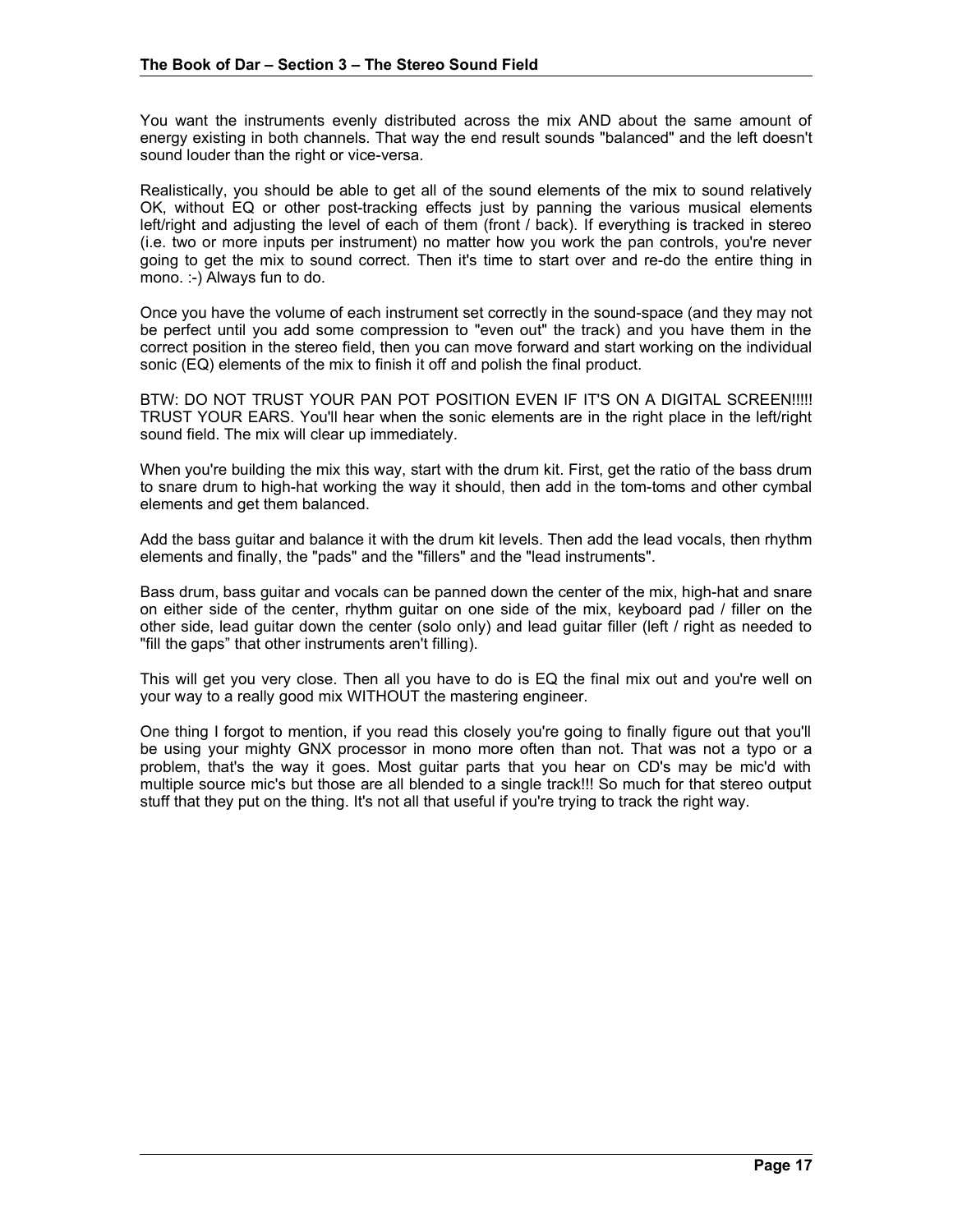# **Section 4 – Some Live Sound Considerations**

Let's take this apart. There are some considerable issues to overcome in the live environment that just plain don't exist in the studio.

In the live environment we have a TON of open mics that are picking everything up, no matter how directional they are. The background noise (which includes a white noise component from random noises in the room - talking, noises from clothing, walking, dishes, etc., transient noise dropping dishes, someone yelling, someone whistling, etc. and of course the noise from your band stage, reflections, etc). All of this together ends up in a homogenized mix of junk that gets sucked into your microphones and amplified out the PA system to be reflected right back into your mic's from early/late reflections and your danged ol' loud monitor wedges you have sitting all over the stage.

Additionally, most band members drag their amplification equipment (i.e. guitar amps, bass amps, keyboard amps, etc) onto the stage with them and insist on setting their own personal EQ settings to actually sound good to them on stage. Usually, these settings have no direct bearing on how well they will fit in the mix. I know this from personal experience. I used to play bass guitar in a band and lead guitar in another. My sound folks were always saying "turn down the bass on that amp you're over powering everything on the stage..." or "turn down the guitar, we can't hear anything else..." I'm not slamming, just pointing out a common malady.

The bigger the space that we play in, the more the bass frequencies of the amplifiers we use get 'swallowed up' in the space. We then compensate that by turning up the "Bass" knob on the amp and giving it a little extra twist once it reaches "10".

First, to understand why this doesn't work we have to understand how sound works. We get most of our directional queues from high frequencies. In fact we can't even tell where a sound is coming from until some of the spectral components are above 300Hz... and we get a few from the 2-3kHz range, as well.

Everything under 300Hz (the bass guitar, Low E is 40Hz and the guitar Low E is 80Hz) is considered to be omni-directional. What that means is that all the low-frequency energy (or noise) from your guitar amp and bass guitar amp, bass drum, keyboard amp, etc. is flying all over your sound stage and promptly shoving itself down every mic diaphragm!!!! It also means that you're going to have a very large buildup of low-end noise in the sound system that has to be "toned down" somehow by the guy working miracles at the board.

Other frequencies above 300Hz are "directional" and get more so as the frequency gets higher. The higher the frequency, the more "on-axis" that you need to be to the sound source in order to hear it. If you're unsure of what this means, play your guitar and slowly walk around the amplifier and listen to it. You'll notice that at some points in your 360 degree trip around the amp that the high-frequencies really start to go away.

Get down on your knees, in front of the speaker and move backward and you'll notice a lot harsher, higher pitched, scratchy tone from the thing. OK... now back to the sound stage.

So, the first orders of business on the live sound stage are:

- 1) Cut the lows on everything. They're going to build up anyway, so no use over-emphasizing them at the start.
- 2) If you can use ISO boxes on all the amps you can get. ISO = Isolation.
- 3) Put as much stuff direct to the board as you can get and work your monitor mix (preferably inear of course) to get the right sound.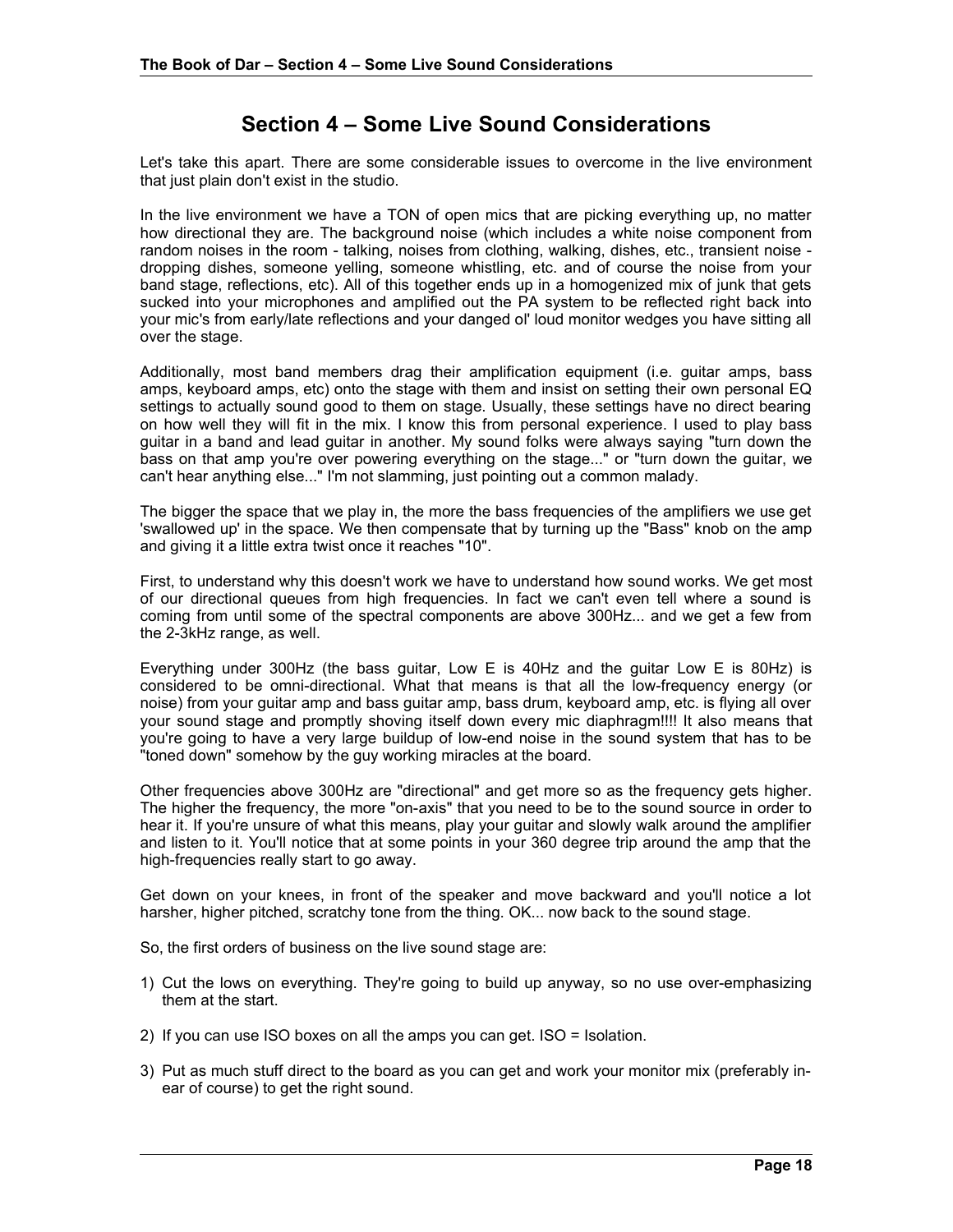The less stuff you have on the stage that's able to actually direct sound into the mics, the better off you're going to be. If you can't help it, then start managing the low-end of the spectrum by turning it down. :-)

I know, I know, I know... but it's so gosh-darned ol' cool to have that row of Marshall's back there all turned to 11... just roaring. It sounds good, it feels good, it looks good and chicks really dig it!!! I had those pains too. Two Marshall Plexi's, each with their own 4x12 Vintage 30 cabinets, a JCM800 w/ Greenbacks and a JCM800 with an EV-equipped cabinet was my backline and it could really roar. It looked awesome too. Of course today, my tinnitus is loud enough I can't even hear my wife telling me what to do any more. :-)

Getting rid of all of that noise will clean up the mix nicely. The smaller the amps that you can use and isolate, the better and clearer your sound is going to be. If you're unsure of that, take some time out and go see Reba McEntire or Shania Twain in concert. While you death metal folks may not appreciate that type of music, look at the sheer number of instrumentalists all playing at the same time, and then think about how clear that end-result is. Reba for instance, has 3 electric guitars, 2 acoustics, fiddle, steel, bass guitar, drums, a couple of keyboards and some ancillary instruments that come and go as needed. All of this is run-direct to the board or ISO cabinets (except drums, of course), the end-result is as good as the CD you listen to in your truck. The same for Brooks and Dunn, Shania, etc...

I spend a lot of time on the importance of cleaning up the backline sound sources because they are the source of many live sound stage problems/issues. Clean them up and the rest of the sound stage begins to clarify and resolve itself.

You have a mid-line source of noise too. Most bands still use the floor-based wedge-monitors. Those things are great however; they too fill the mics with all kinds of stuff that you don't want in them. Of course some of the reason why the wedges on the stage are so loud is due to the fact that the musicians on the stage can't hear their monitor mix due to the backline being so loud. So the sound guy has to crank the mid-line levels for the musicians to hear the mix rather than the individuals in the band.

Finally, your FOH (Front of House), frontline speakers (your PA) are radiating rather extensive levels of pure band energy. The low-frequency stuff is pushing its way across the stage and into the mics for everything there too.

Couple that with early reflections (stuff bouncing off the walls - literally) and you have a soundman's nightmare.

Tame the stage levels and the audience will not only love you for it, but also be able to hear what it is you're "yelling" in that death metal tune.

OK... once you've cleaned up the sound stage and made everything clear, again, now we have some essential elements with getting instruments to stand out and do what they need to do. Here are some thoughts.

The most common problem is the "lead guitarist". I was one, I know this. They're sitting their playing their little licks, randomly chording along with the singer and all of a sudden it's time to play that searing solo. You kick the pedal board, get your lead solo effects in place and lay into the fretboard, playing your little heart out. But as you stare at the audience through tear-rimmed eyes, your head swirling (and it's not from the alcohol yet) you realize, sheeeite, I CANNOT HEAR THE DARN THING!!! All that punch, pizzazz and killer tone you'd dialed up in the bathroom at the house just doesn't live in that club!!!

A few folks shake their heads and wonder what happened, others just shrug and accept the fact that it's that way and keep playing that way night after night.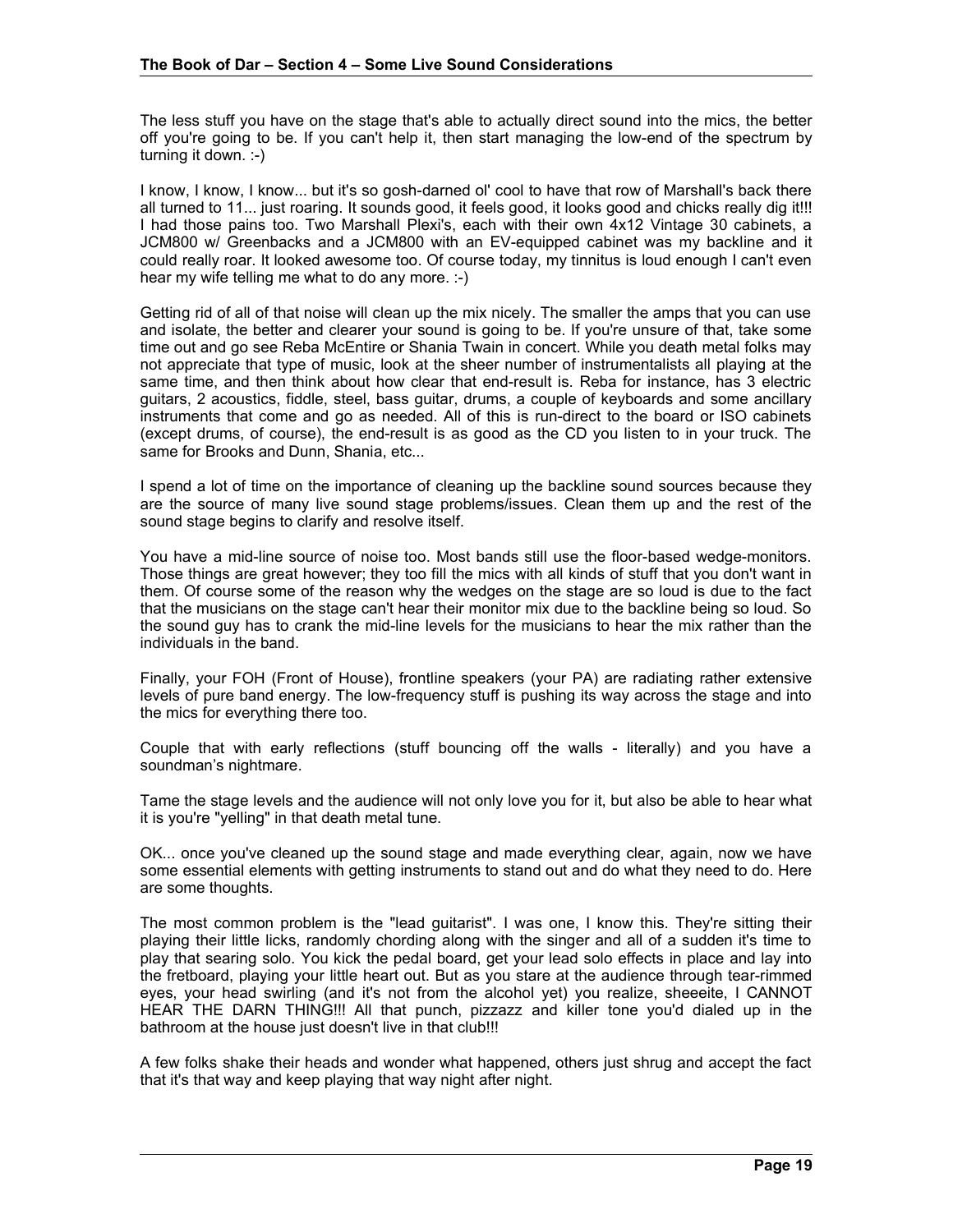There are a few things to think about here as you go forward. Let's look at this from a grassroots perspective.

The first step is to develop a "core tone" that sounds good. There are several things that you need to do, in order to get this done.

- 1) Select an amp model that does it for you... then
- 2) Match the cabinet model to that. That's it. NO EFFECTS!!!!!! NONE!!!! Get the core tone to sound right.

Second, set up the EQ to help this tone out. There are three essential elements in the solo that need to exist.

- 1) The "guts" of the sound. Remember when you were "playing lead" during the vocal phrases there was a lot going on, was there not? The vocalist was vocalizing, backup vocals were there, you were just noodling around, BUT you had all this other stuff going on that was supporting the noodles! This provided the "guts" you didn't have.
- 2) You have to have something that's going to "cut" through the mix as well.
- 3) Your average volume is going to have to increase.

"Body" of the instrument will come from boosting the frequencies that are either the "fundamental" frequency of the note or the 2nd harmonic (double the frequency). WHY????

Well, because when you stop that chording and the vocals go away you're losing a LOT of spectrum in the 200Hz and upwards range. You're replacing multiple instruments (voices, etc) with a single string lead??? C'mon that's got to create a void... so you have to fill that a bit.

Your high-E string is 320Hz (approximately). Most solos start there and move upwards in frequency towards the E at the 12th fret... 640Hz (approx). So, to boost that fundamental range of notes, a bit, you'd have a parametric EQ set to 480Hz, 1 octave (Q of 4, if I recall my math correctly). This will gently boost everything from the high-E string to the high-E at the 12th fret, on any string. This will add some "body" to that tone.

Your next octave (2nd harmonic) is going to extend from 640Hz to approximately 1280Hz (1.2kHz). Careful, because boosting this range can end up making something "honky" but it can, if judiciously boosted, provide some nice "body" before the "honk". To get this whole range have an EQ set to 960Hz, 1 octave wide...

Then, you're going to want to add some "cut" through the mix. This'll occur at about 2.5kHz, 1 octave wide... some presence w/ a high-end shelf at 6kHz...

Now you've EQ'd your guitar solo to stand out, you've added some "body" in the fundamental and 2nd harmonic and you've added some "edge" in the 3rd harmonic region.

But now you admit that really sounds good in the context of the song, but it just doesn't seem as "loud" to me as my other playing.

Well, that's true. You've gone from a reliance on 2 or more strings (power chords, or chords) which are comprised of a fundamental each and at least the first 12 harmonics) to a single string with only 12 harmonics! You've lost "volume", literally, just in the sheer amount of stuff emanating from your speaker cone.

So, to compensate you increase your "apparent" loudness. You're still going to be emanating sweet music at 120dB, we're just going to keep you there a lot longer. To do this we add our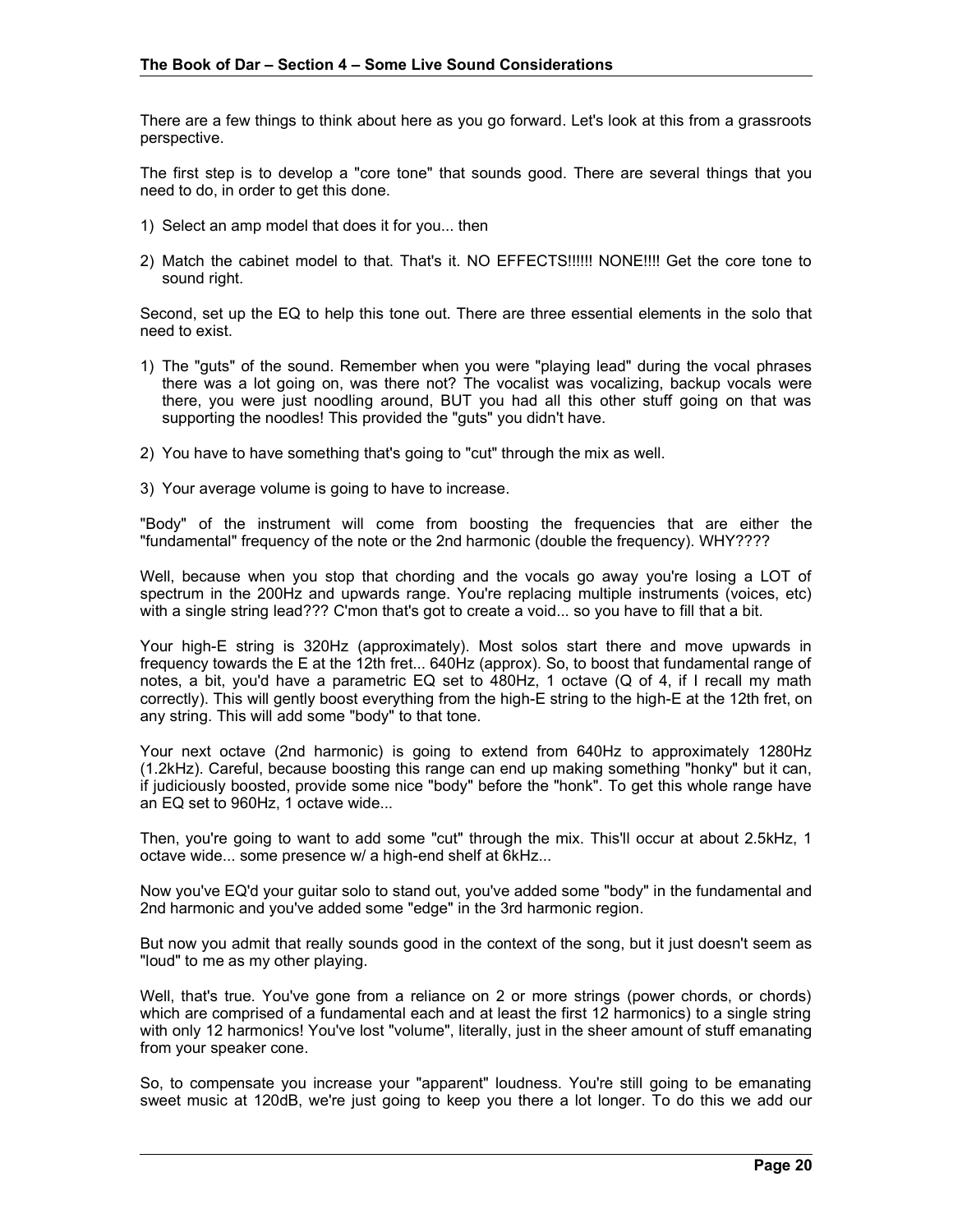trusty little box called the compressor into the mix. Your solo will probably like a medium attack, that way you keep your pick transients there which adds a little "shine" and "brilliance" to the solo, a relatively high ratio (6:1 or 8:1 or even higher) to keep your levels solid and even throughout the entire solo, a medium release (so the thing don't breath too much) and a threshold that'll catch most of what you're playing (it's going to be low).

What that does essentially, is get the average level of your solo up, pushing you to the front of the mix WITHOUT you having to turn up the volume!

Something to note here; The compressor will naturally knock down your high frequency content (unless it's a multi-band unit). So you may have to compensate the EQ a bit more to make up for that. If your compressor has a "tone" control on it, you're going to want to "brighten" the tone w/ that, a bit more than what you're used to when you play alone.

Now that you have your core tone and EQ settings, along with some compression, you're ready to add some effects.

Use effects judiciously. Time delay effects (chorus, flange, etc) and reverbs seriously wash out your tone! We have a tendency to turn the darn things up about twice as much as what is actually needed to be effective. While it sounds good alone, it doesn't mix well at all.

A rule of thumb; In a small room (i.e. room reverb), the level of the first reflection is 12dB lower than the original signal and it gets 12dB softer for each repeat. Large room reverbs are 20-30dB softer at the start and lower each iteration.

By the time you get to "stadium reverb" it's really not a reverb, but a delay. And again the level is governed as a function of the distance between the sound source and the reflective surface(s) it hits.

Mild use of the effects will allow your sound to be clear, concise, bold and "in your face" when you play the solo. Use the effects to "wash out" your tone behind the vocalist (when they need to be out front), but still keep you "filling" the mix.

Anyway... there's a quick start on the live sound stage and getting your instrument to stand out when you need it to, and lay back when you want it to.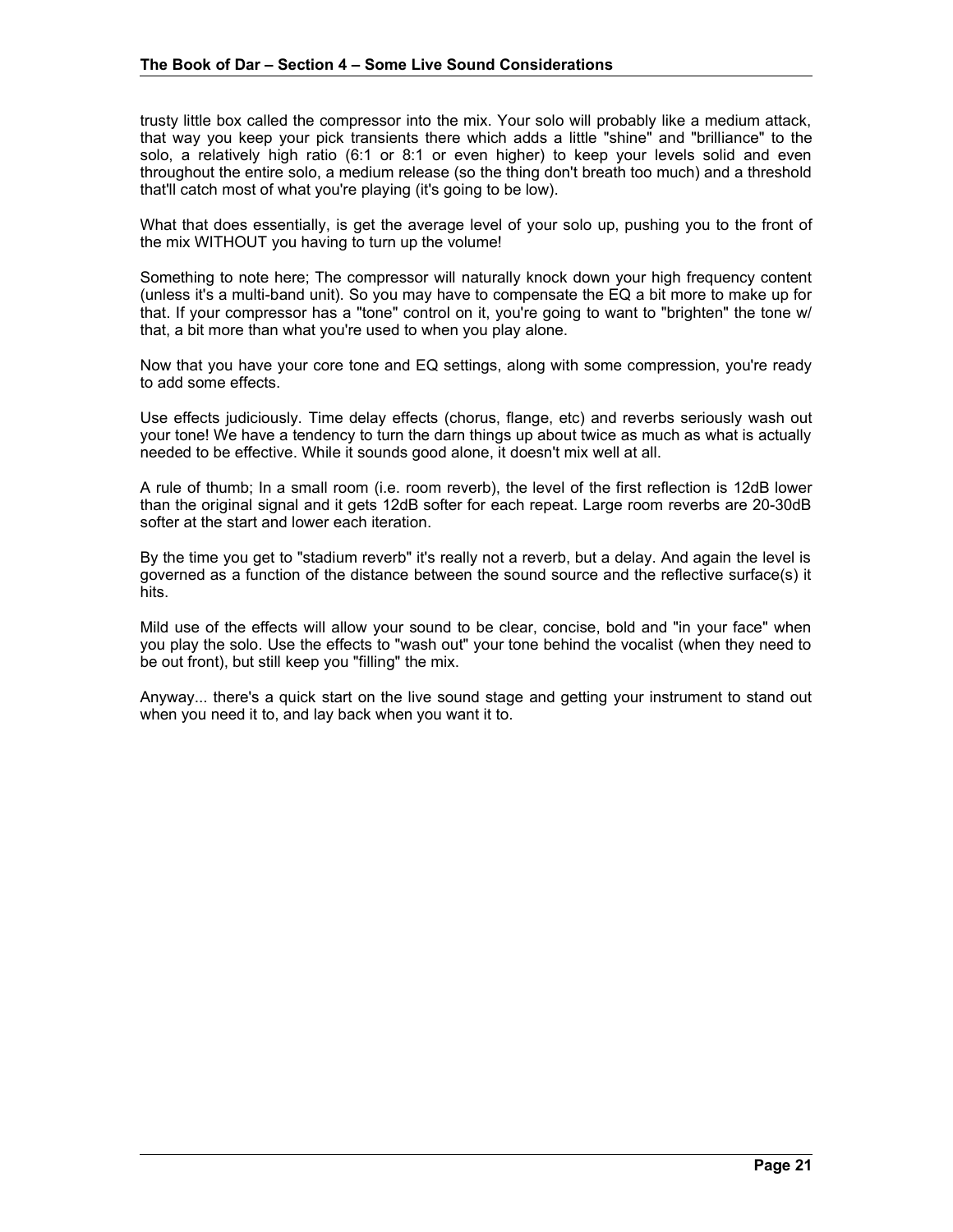# **Section 5 – Decompressing Compressors**

OK... here we go... grab some coffee... this could get long. :-)

Compressors - true compressors do one thing and only 1 thing. They reduce erratic levels of program material (program material could be your guitar, a track, or an entire mix). A 'pure' compressor DOES NOT make soft sounds louder. Compressors have an added amplification stage (referred to as "make up gain") that end up amplifying not only the softer levels, but also the compressed signal material, as well. However, that's ANOTHER stage built INTO a compressor... not a part of the compression function.

A pure compressor reduces program material levels that exceed a set threshold.

Compressors are like any other effects device. They can be used, overused, underused or abused. My approach to effects is simple. You use enough of the effect to create the tone that you want. Typically, effects should be subtle enough to be noticed but not pronounced enough for someone to say " is using a to get that sound..."Well placed effects should produce a is using a \_\_\_\_ to get that sound..."Well placed effects should produce a response like "Gee, that really sounds good... I wonder how in the world \_\_\_ did that?"

Compressors, typically, have 4 controls on them. They are, of course, confusing as all get out because you're trying to figure out what they do to the sound and how to apply them to your instrument. Let's look at those controls, individually, and then we'll apply them, and their effects to the ADSR envelope of the guitar.

The 4 controls on a compressor are:

THRESHOLD

RATIO

ATTACK

RELEASE

I like to think of them working in an order different than what they're presented however.

So, let's take them this way:

THRESHOLD

ATTACK

RATIO

RELEASE

### **Threshold**

Ah... what is a threshold you might ask? Threshold is a parameter/control that allows you, the user to DETERMINE AT WHAT LEVEL THE COMPRESSOR STARTS TO WORK. Signals that are below the set threshold WILL NOT be touched by the compressor. Signals that are above the threshold will be acted on, by the compressor.

Thus, if you're playing a Les Paul / Mary Ford style of music you'd want your threshold be set VERY high. If you listen to that, Les Paul plays a TON of very dynamically changing runs that are very different in volume - on purpose. The level of his licks are an integral part of the tone, and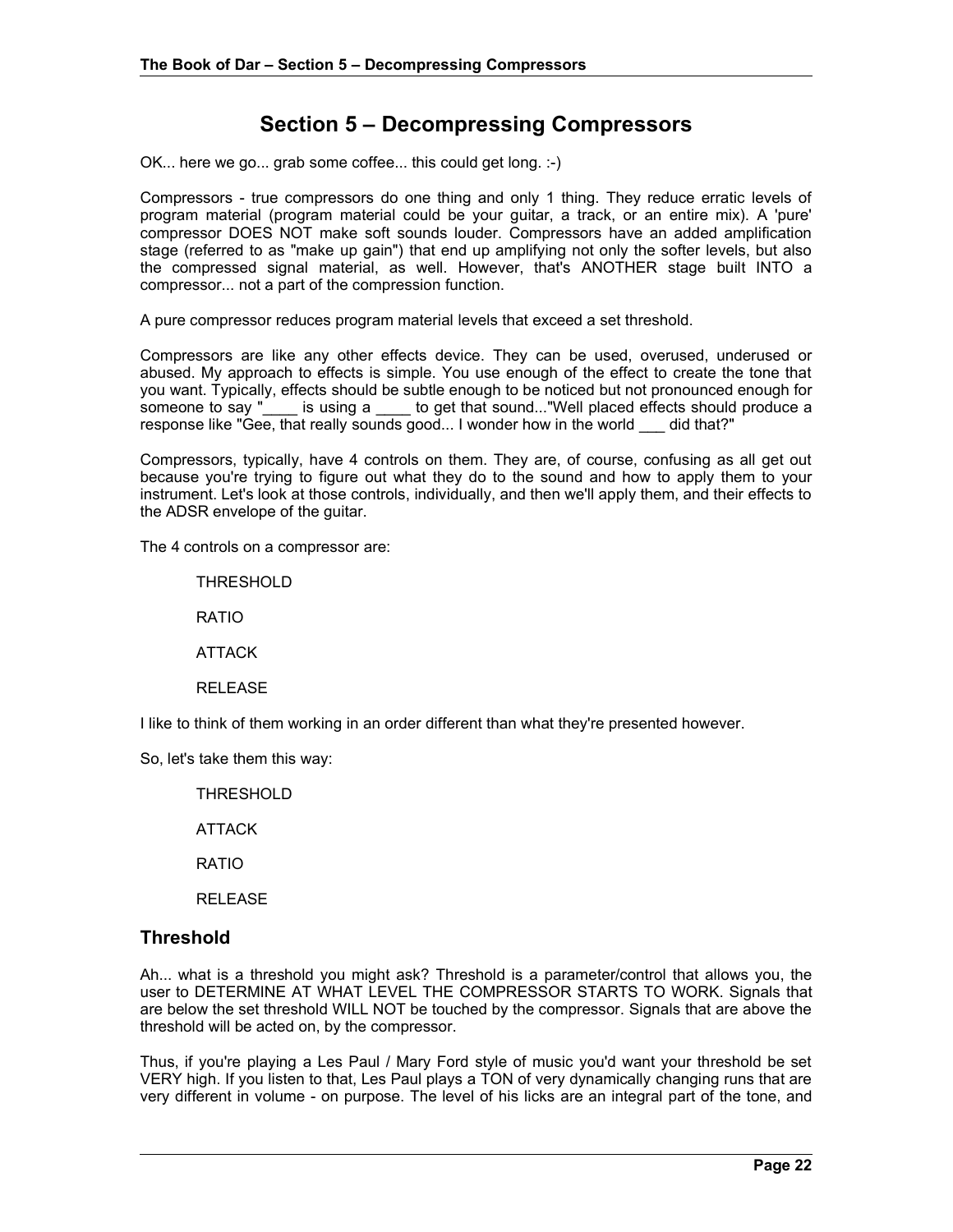the song itself. Thus, when recording him, or working with him on stage, you'd only want to tame the really high-powered notes to stop them from overdriving your mixing console.

On the other hand, let's say you play country music, and you play like I do... a bit on the sloppy side, at times, because you, like me, lack the proper amount of practice time. Your goal, to do a "chick 'n' pick 'n'" lick that requires pretty even picking, you're going to want a lower threshold so the compressor can "kick in" and work with your output tone some.

For me, when I'm working with a compressor, the "Threshold" is the place that I start from because this determines how much of the signal actually gets processed and how much is allowed through the device. Very important, more about this later.

Couple of other things. If the threshold is set too low EVERYTHING is compressed and your program material will sound very dull, and quite frankly squashed. If the threshold is set too high, the compressor will never kick in, and you might just as well sell the thing on Ebay as to have it as a part of your studio setup. :-)

## **Attack**

It is what it sounds like... an "attack" on the signal. We've discussed threshold above, so let's assume that you've tweaked your threshold and now you're feeding your hungry compressor with a guitar signal. Oops... there it goes over the threshold, now the next part of the compressor kicks in... the "attack". This determines HOW FAST THE COMPRESSOR REACTS ONCE THE SIGNAL IS OVER THE THRESHOLD. If you set a fast attack, the signal is compressed immediately upon crossing the threshold. If the attack is set very slow, the compressor takes forever to respond to the input signal.

Now you ask; What in the world does that really mean? Let's take a look at the guitar. When you pluck a string, say "Open A" there are several things that happen.

First, at the pluck there is a HUGE transient (spike) in energy. This is for the most part purely noise. It has energy across most of the octaves of the frequency spectrum, with a goodly portion of it on the guitar centered around about 2.5kHz (for those mic'ing and mixing acoustic guitar and want that Nashville sound, take note).

This is the first part of the ADSR (Attack, Decay, Sustain, Release) envelope of the guitar. Almost immediately after this initial attack the "noise" settles down and a tone pops up out of the confusion that sounds remarkably like an "Open A". :-) The transient dying is what is referred to as the "Decay". The "tone" is now part of the "sustain" portion of the envelope.

Well, the "attack" function on the compressor attacks the "pick attack" on the guitar. A fast attack will actually "bury" the pick attack of the guitar. While the pick attack is for the most part "noise" your ears, this "noise" is "required" in order for you to identify the guitar as "bright", "present", "clear", "open", etc. Burying this makes a guitar sound "dull", "muddy", etc. Mush like you have really old strings in fact. Sometimes, that's the sound you're going for. Most of the time you want to keep at least a portion of the initial attack. So in many cases on the GNX you'd set the "Attack" control to "Slow" for a very present, very bright tone that allows the pick attack to come through, to "Medium" if you're needing to "control" the peaks a bit and to "Fast" if you're just looking for pure level control, with no attention to presence, etc.

# **Ratio**

The next item to cover here is the "RATIO" control. This CONTROLS HOW MUCH COMPRESSION IS GOING TO BE APPLIED TO THE SIGNAL. You can think of compression as "reverse amplification" if you will. A linear amplifier has an output signal level that directly tracks the input signal level. For every 1 volt (or 1dB) of input change the output will change by 1 volt (or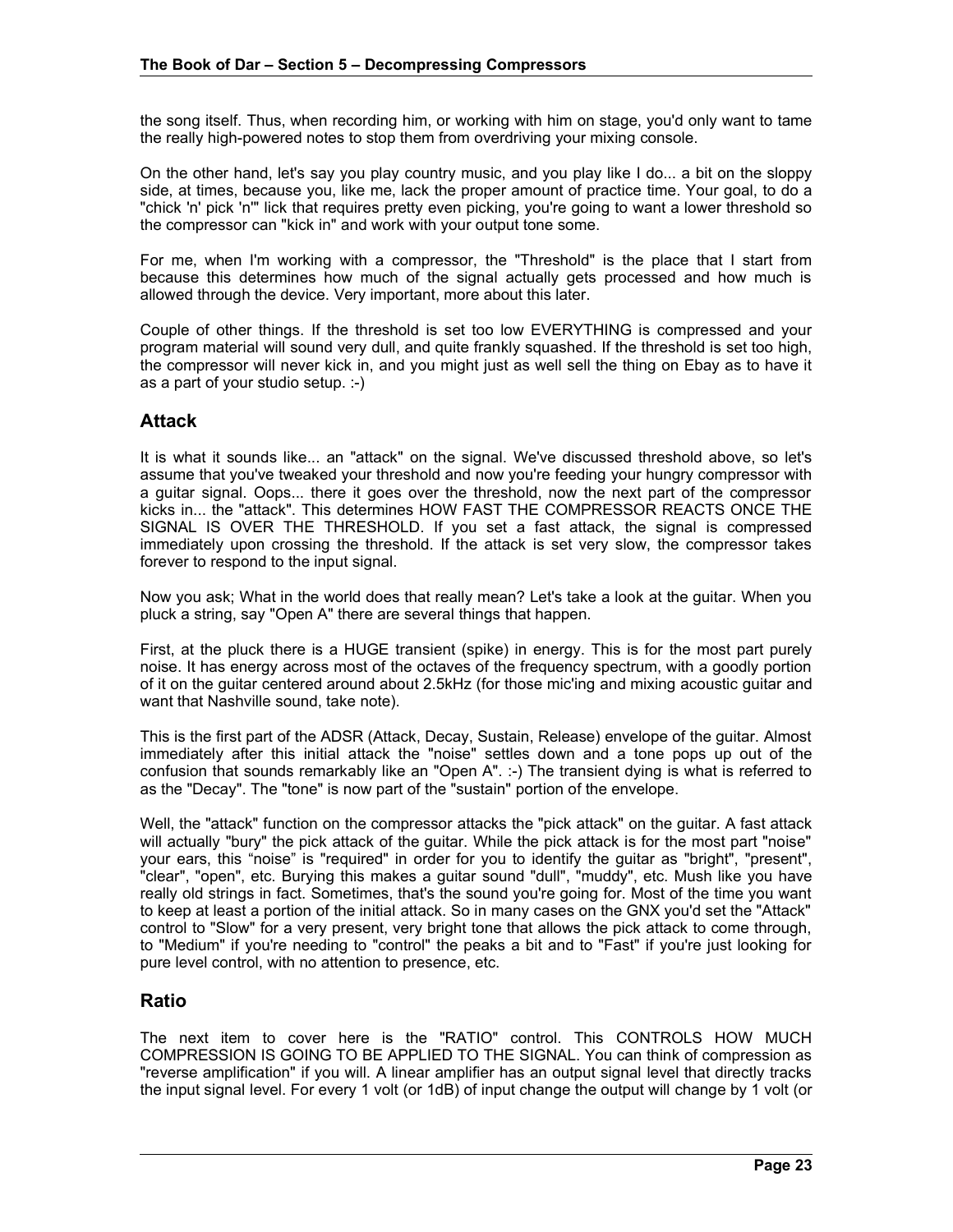1dB). The output will be several orders of magnitude higher, but the rate of change from input to output will track. Gosh, I hope that made some sort of sense. This is a confusing topic.

Anyway. The compressor messes that all up. After the threshold is set, the program material (your guitar signal) whizzes through the compressor. The threshold detector is sitting there looking at the signal level and finally tells the attack circuit - INCOMING! The attack circuit rises to the challenge. Depending on its setting (Slow / Medium / Fast) determines if that action is a lazy response to the input signal or an all out attack on the signal from the first overage.

OK... once the little "attack man" gets through with the paperwork it forwards that to the "compression" section. The compression section then takes that signal and reduces its level by a set amount. This "amount" is controlled by the ratio setting. Ratios are expressed in an nn:1 format, where "nn" = a number, such as 1.5:1, or 2:1, 4:1, 8:1 or that lazy 8 (infinity):1. The first number (the "nn") expresses the number of dB the input signal has to change before a 1dB output change in the signal will occur. Thus, a 6:1 ratio says that the input signal has to change by 6dB (a quadrupling of power) before a 1dB change will occur on the output (now that's control). Infinity to 1 indicates that EVERY input change gets only 1dB of output change. This is also known as limiting. You'll also hear it called "slamming", "brick wall limiting" and various other terms.

Low ratios provide subtle compression effects that serve to just barely change peaks and are hardly noticeable allowing the guitar part to stand out and retain most of its dynamic range and intelligibility. Higher ratios like 6:1 or 8:1 are more "in your face" type of levels that you can start to hear "squashing" your signal a bit. Country players use the 4:1 ratio quite frequently (Brent Mason, Mark Huff)... or 2:1 (Danny Gatton). Other guitarists in the rock 'n' roll field that rely on heavy distortion don't always need much because their distortion is actually working as a limiter.

### **Release**

The release is the last control on the compressor. This DETERMINES HOW FAST THE COMPRESSOR STOPS WORKING AND RETURNS THE SIGNAL TO ITS ORIGINAL LEVEL. There are some "problems" that can occur in this region. A fast release can lead to what is termed as "pumping" or "breathing". You hear the compressor kick in, lower the signal and then almost as fast as it kicked in, the signal is getting louder again! Not a good thing unless you wanted it that way.

If you set the release to slow the compressor never shuts off and of course you get a signal that suffers there too. The "trick" is to get the compressor to release the signal at just the right time so that the transition from the compressed to the uncompressed part of the signal is transparent. There are some "pat formulas" for doing this. However, here's how I approach it. Guitars that are used for long sustained chords and very little musical "motion" benefit from a longer release time. High-speed, "transient" playing (a.k.a. shredding) benefits from a much faster release time. Typically, you're trying to time the release so that it releases just after the note has been released and just before the next one starts. This one takes a little time to get used to, so play with it.

# **SETTING UP THE COMPRESSOR**

OK... time to mail merge everything here. My approach to setup for the guitar compressor is based on asking myself a couple key questions.

- 1) Do I want a "bright" sounding compressed tone?
- 2) Is dynamic range (i.e. the difference between the loudest note and the softest note) REALLY important?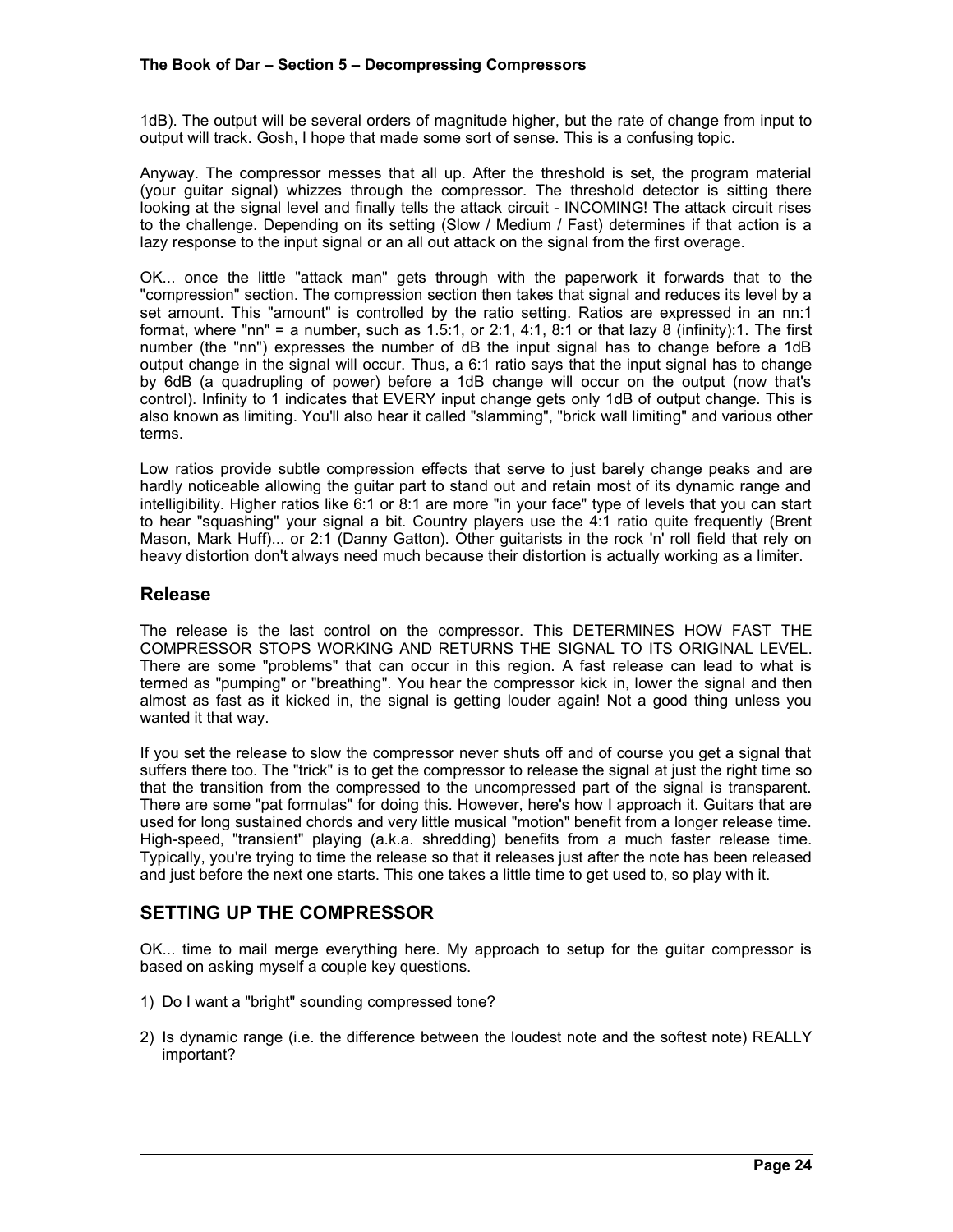The answer to #1 determines the setting for the "attack". "Fast" if you want a "duller" tone, "Medium" if you're wanting a "compromise" tone and "Slow" if you're wanting some nice, "bright" tones in the mix but need to even the levels overall.

The answer to #2 determines how you set the ratio and the threshold. Initially I set my ratio for something like 2:1 or 4:1 at the start. I then tweak the threshold until the tone is pretty much where I want it. Then I go back and fine tune the ratio to get just enough gain reduction without it being too much. After that, I then tweak the release to get the "finishing" touches on the tone.

Lastly, if you're compressing, there's going to be a reduction in overall level from your instrument. There's a "gain" control on every compressor that you'll use to raise your output level to match the level of the uncompressed sound (gain staging shows up once again, folks).

Then you're done. Voila, instant compression.

Something else to consider is there are a couple things that may "falsely" trigger a compressor, so be aware of this.

First; The bulk of the "power" required to amplify a tone lives in the bass regions. Thus, too much information down in that region can unnecessarily trigger the compressor when you don't want it, causing a reduction in high-frequency program material. Be aware if you're setting the compressor for solos and you go back to playing dropped-D open power-chords, the compressor will muddy the heck out of the tone. You're going to need two different settings for those types of scenarios.

Secondarily; Pick attacks (transient noise) can also "falsely" trigger the compressor as well. So be aware, if you're really "attacking" a string where you weren't before, you're going to end up dull too. To find a "common ground" setting you'll more than likely have to raise your threshold a few dB. Especially if you're looking for a compromise compression setting that works well with the chords and solo together without having to switch the thing on and off.

OK... I have to go out and buy a new keyboard for the computer and get my carpal tunnel checked out. Enjoy, and as always, be sure to ask questions if you have any. The only really dumb question is the one that you don't ask.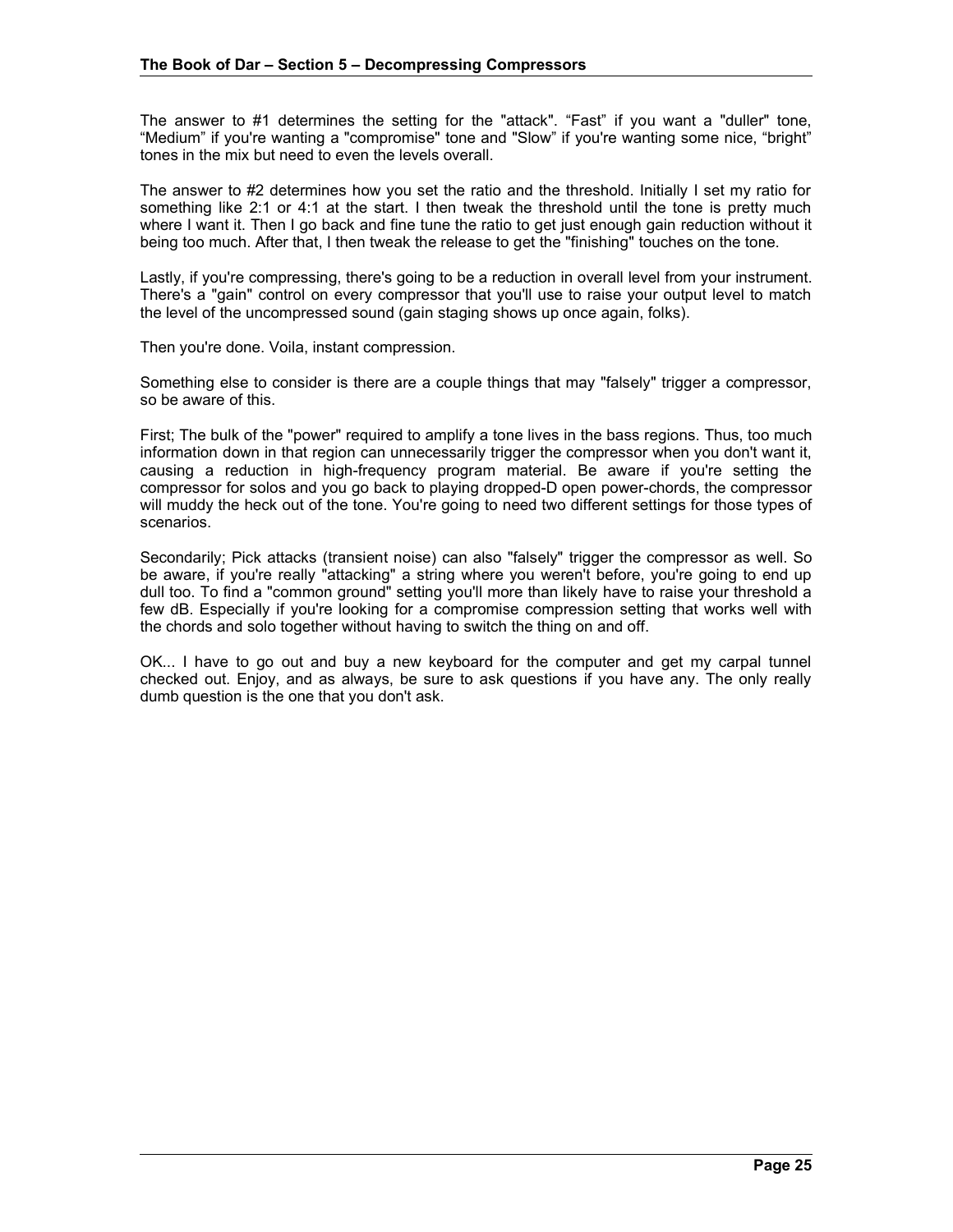# **Section 6 – Some Thoughts on Building Patches**

If you're looking for some "quick fix" solutions to getting the baseline for a patch taken care of, check out these couple of documents free from the web. I have used these time and time again to get some "core" and fundamental stuff taken care of with regards to some patches. They translate well between the BOSS and Digitech products, especially the GNX processor.

http://www.digitech.com/ftp\_mirror/PDFs/Catalogs%20CutSheets/XSeries%20181083A.pdf

These are the "cut sheets" from Digitech for their X-series modelers, which by the way, have a scaled back version of the Audio DNA processors that live in your GNX processors AND all of which are modeled in the GNX! So you can tweak away and come up with some killer "preset tones" by using this little book. They work well too. I've tried most of the combos suggested for each of the pedals.

From BOSS comes "The BOSS Book" also available on the web free or from Amazon.com for \$15. I choose the web. It's on the BOSS site.

http://www.bossus.com/Manuals/BOSS\_GuitarEffects\_GuideBook\_Vol17.pdf

Basically, what these little gizmos do is show you an effect, say chorus, and then provide some settings that would best utilize that.

Lush Chorus

Light Chorus

Deep Chorus

Etc.

You can tweak your gear to those approximate settings and chances are you're going to be close to what you're looking for, then you just do some minor tweaking for your particular tone and you're there. It's very quick and easy.

That is a good place to start just to get an idea of where the knobs are placed and what type of a sound comes out of the unit.

Hope that helps.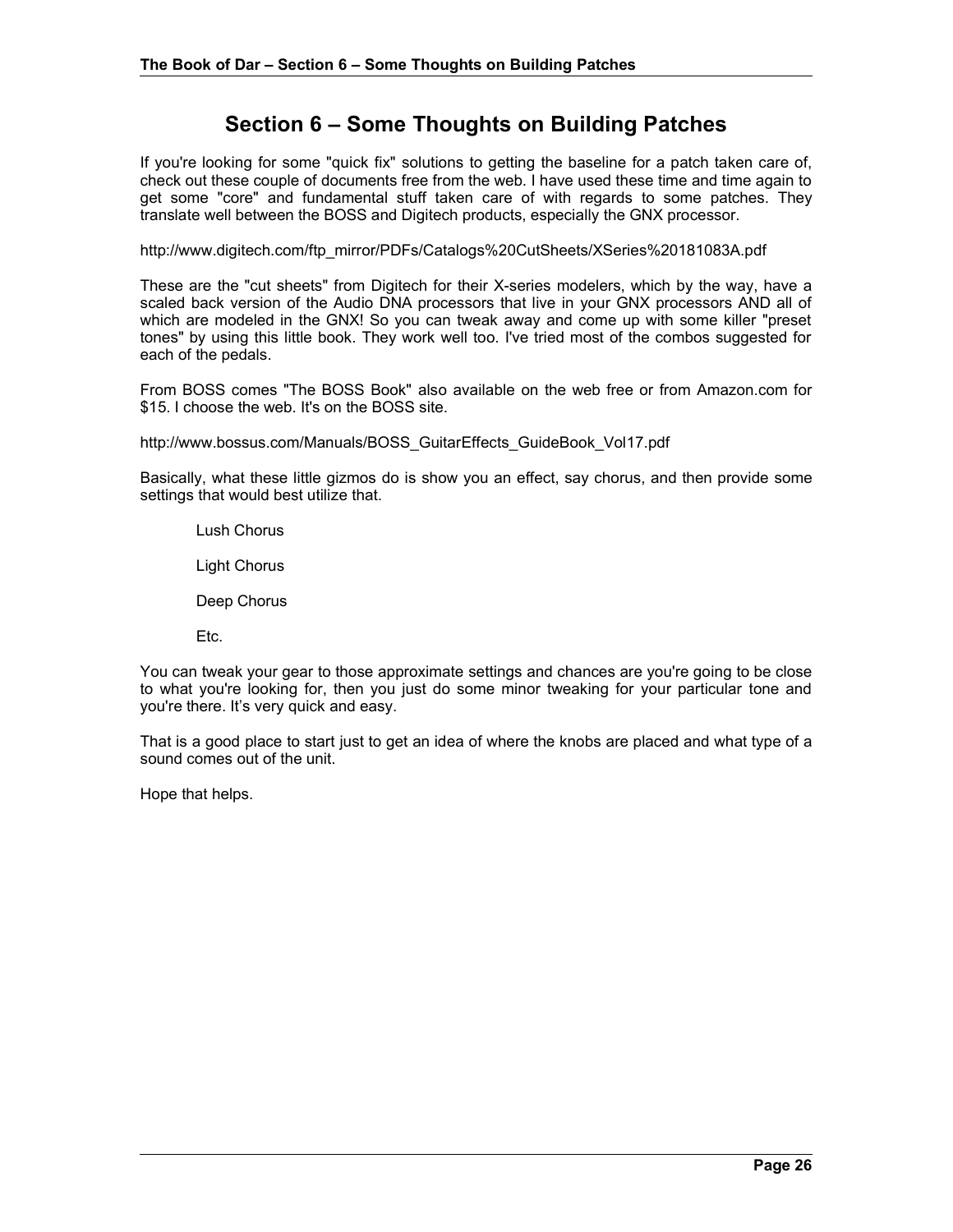# **Section 7 – Enhancing the "Depth" of Your GNX Recorded Tracks**

This is another thing that's really helpful in creating your own tones and recording with the GNX processors.

One of the things that I think we all notice about the digital processors is, well… how "digital" and somewhat "dry" they are. They lack the "vibrance" and the "depth" that the recording of amps in imperfect acoustic spaces (rooms) used to give us at one point in time or another.

There are various queues that we "hear" in a mix that allow us to determine the size of a room, the location of the instrument within that room, etc. In the past this "room" was typically mixed on the same track as the guitar and the guitar track was composed of one or more direct mics sitting in front of the speaker cabinet, as well as one or more "ambient mics" located at various places within the room.

If we use the GNX and the plate reverb for instance, we're only getting the "direct" sound and none of the ambience. The lack of "directional" and "room queues" leaves the track sounding "dry" even with the reverb, and worse yet lacking a certain amount of depth.

To regain this we can either use the "delay" in the GNX or use an outboard delay unit.

Ambience, the stuff that we use to determine room size and instrument placement, is composed of early reflections. Early reflections occur as a result of the direct sound hitting the walls, ceiling and floor and finally flying into our ears. Some of those "early reflections" are going to fly right by our head, hit yet another wall and come back. These secondary reflections are called "Late Reflections" and ARE NOT processed as directional queues, but instead are used to help us determine room "liveness".

Early reflections allow us to perceive a "sense of space" and a "sense of size". They allow us to envision a room and a position within that room. Typically, early reflections are limited to somewhere between 15 and 20 individual reflections depending on which journal you read. They are well spaced and are not dense.

Late reflections allow us to perceive a sense of room "liveness". A good deal of high-frequency material indicates a "live" room with lots of hard, reflective surfaces. Initial HF material that is reduced quickly indicates slight damping (carpet, soft wood, curtains, etc). Very few high frequencies reflections indicate highly damped environments.

Another interesting part about late reflections is the fact that they are very "dense". In other words there are literally 1000's of copies of your signal all criss-crossing all over the place producing comb-filtering, cancellations, phase issues and various other anomalies which tend to "muddy" a mix rather than clarify it.

Sound travels at roughly 1130 feet / sec. We're going to make this easy and say that it travels 1000 feet per second. That's 1 foot per millisecond.

Most digital delays these days can be set in 1 millisecond (1 ms) increments. Thus, if you'd like to simulate a room that's 2 feet x 2 feet x 2 feet you'd set your delay unit to 1ms. This allows for the sound source to be in the center of the room. 1ms is the time it would take the direct sound to travel to the first reflective surface. 1ms is the time it takes to travel back producing a delay of 2ms.

If you want to simulate a 20 foot room with you being in the dead center you'd set the delay to??? Well let's see... 20mS to get from the sound source to the wall... 20mS to get back = 40mS.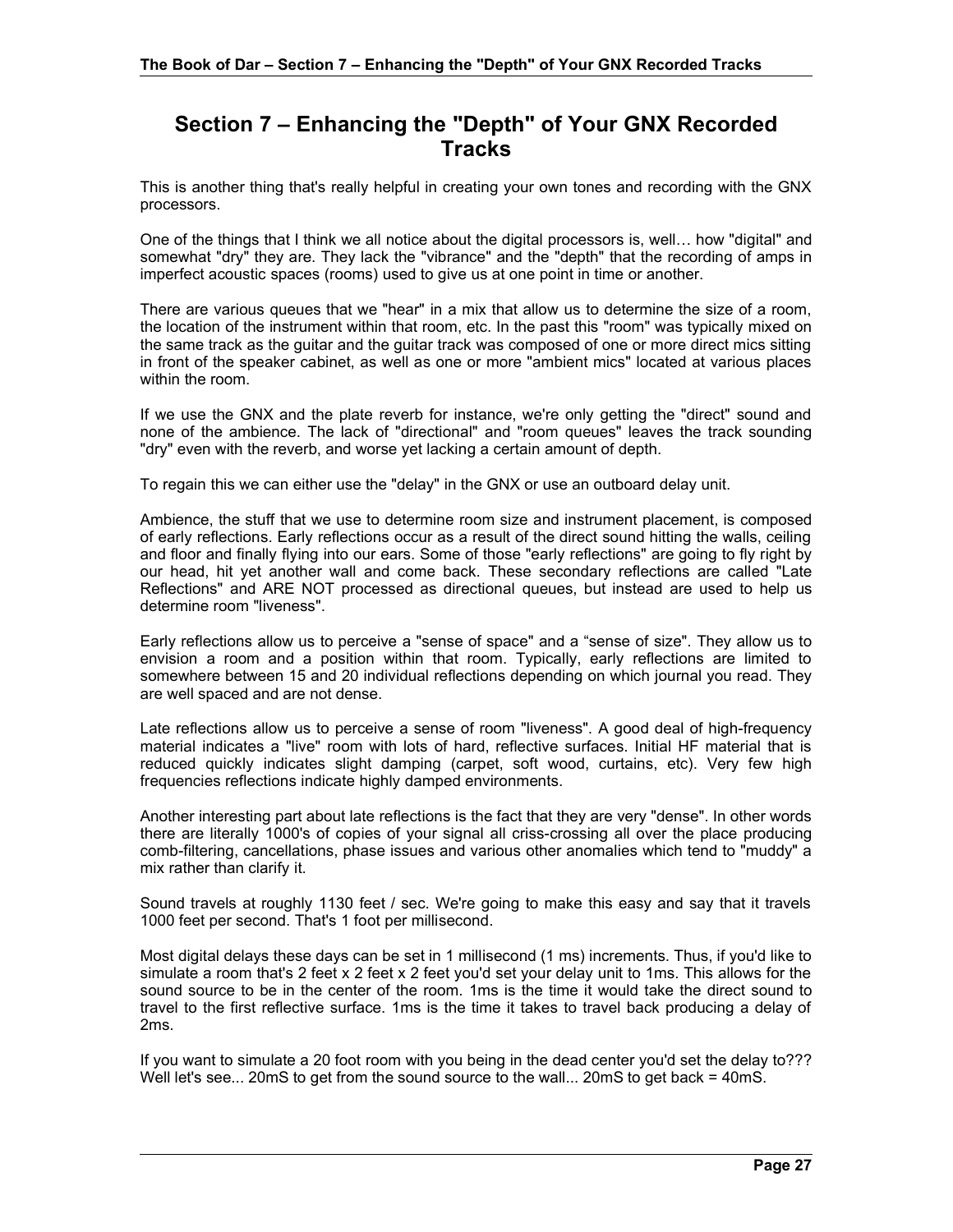So far so good? Let's take this a step further. Let's say you're wanting to simulate yourself being in the room but not centered and you're sitting down. The front wall is absorbent, the rear and side walls are reflective, the floor has carpet and you have 9 foot ceilings in the room.

So, the room size is still 20 feet. You're about 15 feet from the front wall and 5 feet from the rear. You're seated 7 feet from the left wall and 8 feet from the right. Being seated, the sound source is 3 feet above the floor or 6 feet from the ceiling.

OK, so the delay from you to the front wall is going to be: 15mS there / 15mS back = 30mS. From you to the back wall = 5mS each way = 10mS. From you to the side walls... 14mS from you to the left wall... 16 mS from you to the right wall... You to the floor and back = 6mS and you to the ceiling and back = 12mS. Thus, you're going to have a TON of delays.

OK, front wall = absorbent AND much more distant. Delay level here is going to be at least 12dB below the original sound level if not more. Thus, if your delay unit has a "high cut" you're going to invoke this at about 2-3kHz and about 6-10dB. Rear and side walls are closer and NOT absorbent. So their level will be about 6-8dB below the signal with no cuts. The floor is very close BUT carpeted. Thus, you'll set the delay about 3-5dB below the signal level AND have the high cut invoked. The ceiling is reflective and you'll cut it about 3-5dB below the signal with no muffling.

Now you set the "feedback" to about 10-12 (10-12 "reflections") and mix this all to either a single or a stereo track. This will require several passes at the delays to get it all on the track(s). What you're doing in essence is creating a simulation of ambient reflections WITHOUT the Late Reflections. You're creating a very "full" and very "deep" ambient mix.

This can be done effectively with just using a single stereo delay unit and setting the left, for say 20mS and the right, for 23mS. Vary the times a bit so that you achieve the most "ambient" sound with the least amount of comb-filtering. This exercise too, will assist you with the understanding of why a mic when placed a few inches L/R or front/back of a certain position within a room will either be "in-phase" or horribly out of phase. This WILL take experimentation and some work.

Another thing that you're going to notice as you create the 'sense of space' using this method is that not all spaces go well with all songs! Thus you can't just create a "space" and then use it on everything. This is of course, one of the reasons that gobos and various sized rooms are used in studios. The sense of space is integral to the overall sound and feel of the song.

If you don't have one of those fancy outboard effects processors that allow you to create this type of thing, you can feed your GNX with the output of your recorder and shut everything off but the delay section of the GNX. Voila, instant studio quality effects processor. It works rather well and you can achieve some incredible results with the GNX unit that way.

Another way to get these "early reflections" is to get yourself an outboard processor that does ER's only. Behringer Virtualizer Pro (\$129) or Yamaha's MagicStomp (\$199) both do this very well. They have ER algorithms. Behringers utilizes the first 13 ER's to obtain their sound. Yamaha uses the first 19 for theirs.

That should help add some "depth" to your tones and mixes without adding the mud that a standard reverb unit may give you.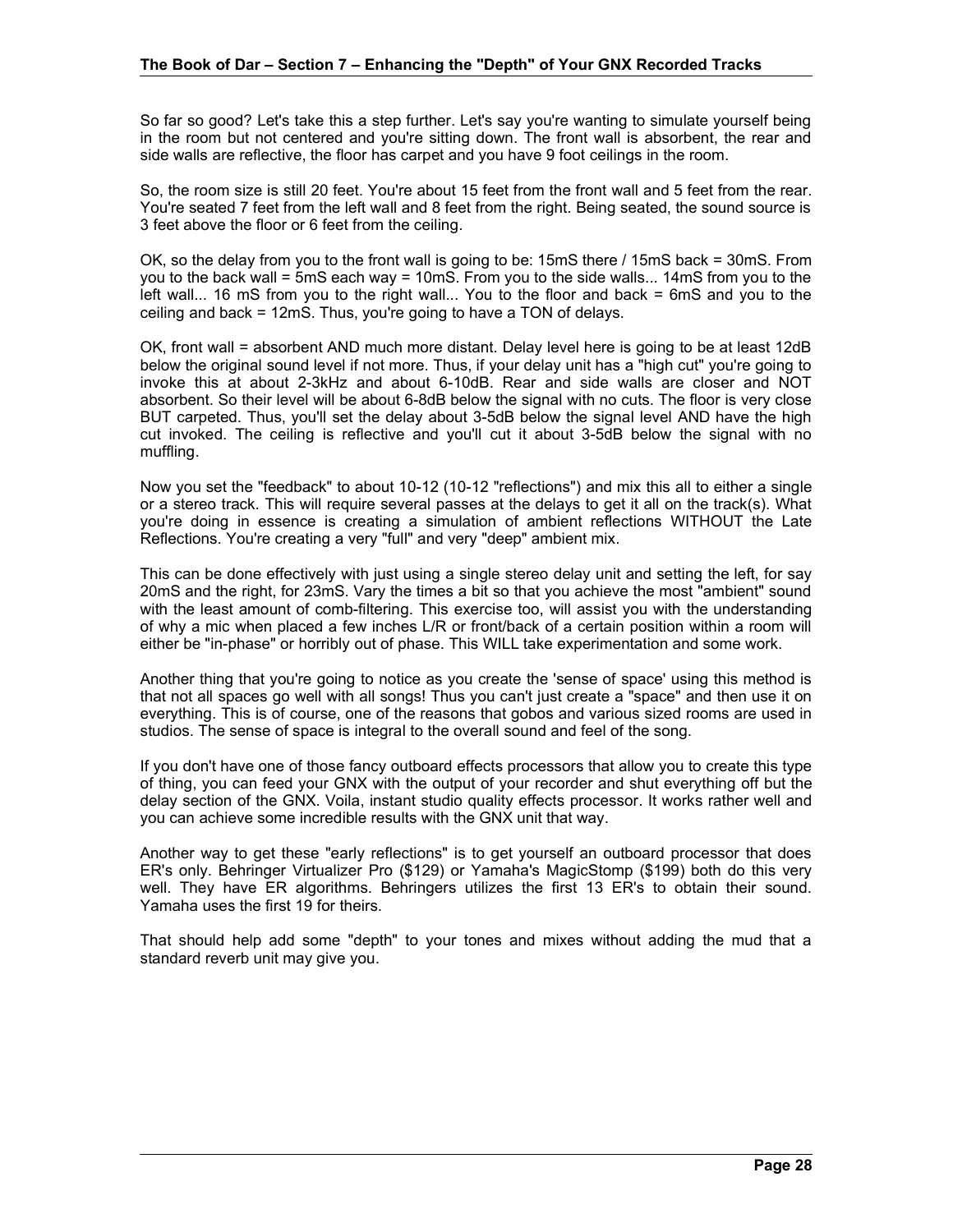# **Section 8 – Tips on Widening the Stereo Field WITHOUT Expensive Processors**

This next topic is going to address something that was invented by a guy named "Haas". It's called the "precedence effect" or "law of the first wave" and the "Haas Effect". Very interesting stuff this is.

First let's look at something. You have on a generic little mixing unit what is called a pan pot. You roll the thing counterclockwise and you notice that the "balance" of the track moves toward the left. Roll the thing clockwise and your track moves right. Put it smack in the middle of the console and voila, sounds like it's coming from between the speakers. This effect is known as the "phantom image" because you know for a fact that there's no speaker there, but it sounds like there is.

**NOTE:** If you can't hear phantom images on your setup you're:

- A) Not sitting in the center of an equilateral triangle with your head and speakers...
- B) You have too many reflective surfaces in your mix area that is distorting and skewing the stereo image.
- C) You're not paying attention! :-)

OK, panning has limited use! What, you say? How dare you? Here's why. When you move from the center position to either hard left or hard right you're changing the "level" by ONLY 3dB. Most folks can detect changes in level at about 3dB, but not much less than that unless they're welltrained in the ears and perceptive skills. Even a lot of recording and mixing engineers have a hard time with changes less than 3dB UNLESS you're a "Mastering Engineer". According to them, they can hear level differences as much at 1/10,000 of a dB or even the difference in sound between two self-similar cables with the same specifications made by different manufacturers out of the same batch of metal on the same fabrication machines! :-)

If you do a double-blind test of normal human beings (not super-ears mastering engineers) and pan a signal from center to left and center to right, most folks have a VERY hard time distinguishing where in the stereo field the pan pot is until it gets hard left or hard right (try it sometime, you'll be amazed).

BUT, there's another way. There are some that mix hard left, right or center only. Then they use another method to change the position of the object in the stereo field (enter Carvin Sonic Holography, Roland RSS units, and other "spatial" enhancers). You too, can do this. Here's how.

Pan a single track hard left or hard right. Then feed that track into a delay unit that's panned the opposite direction! Start out with a delay of 1mS and start moving the delay in 1mS increments. Keep the delay output at about 100%. No feedback, no pre-delay and adjust the levels accordingly.

OK, now you're going to find something interesting. As you increase the delay time the sound gets more and more and more left. In fact, to the point where it sounds as though it's coming from a point WAY beyond the left speaker. You can switch the direct and delayed sounds and try again. Now the "direct" sound seems more right. Neato huh? By the time you get to about 50mS however, there will be a noticeable separation and the delay becomes apparent.

Now for more fun, turn the delay on and take a listen for a bit. Notice how you start to actually "tune out" the delayed channel and only "hear" the direct channel? Now turn off the delay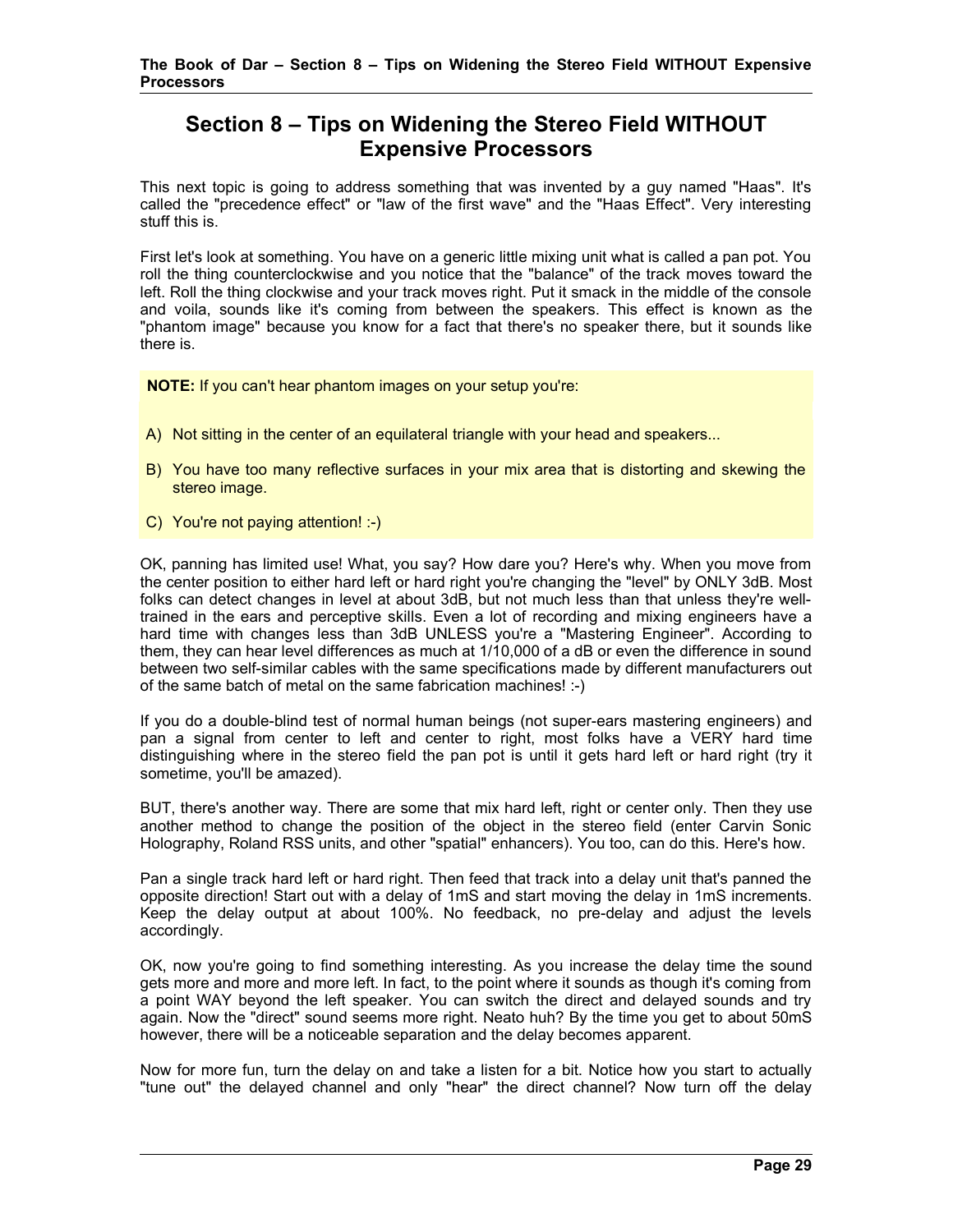#### **The Book of Dar – Section 8 – Tips on Widening the Stereo Field WITHOUT Expensive Processors**

WITHOUT turning off the direct! Notice how quickly you notice the delay going away? Turn it back on and it "disappears!"

I use this method all the time to actually "place" my instruments in the mix. Especially when I have a mix that's more sparse. For example, on the song I'm currently working on I have an acoustic guitar (rhythm). I mic'd the acoustic and ran the piezo output direct to the console. Mixing these two together created a nice, subtle, chorus effect. As I moved in front of the mic, I changed the "delay" between the direct tone, which never changed, and the mic'd tone, constantly changing.

I then took and panned each hard left and hard right. The "main" acoustic (mic'd) was turned up and not delayed with a parametric EQ emphasizing 2.5kHz (pick noise). The "direct" tone was dropped 12dB in level and delayed 15mS and panned the other direction with no EQ. I then layered an electric guitar (fill in) over the top of the delayed-direct acoustic. The acoustic track served two purposes. 1) It provided a directional queue (Haas effect) for the acoustic I wanted everyone to pay attention to. 2) It provided a "pad" for the "holes" in the electric guitar playing (i.e. when the guitarist laid out and wasn't filling). The level was low enough for the acoustic direct not to be "heard" but enough to "fill" the mix.

I also did this with the piano pad and backup vocals. This is a very useful way to "widen" the mix WITHOUT a stereo image enhancer. You can subtly, or not so subtly, EQ either the direct or the delayed channel to further widen the mix AND draw attention to one part or the other that's more important.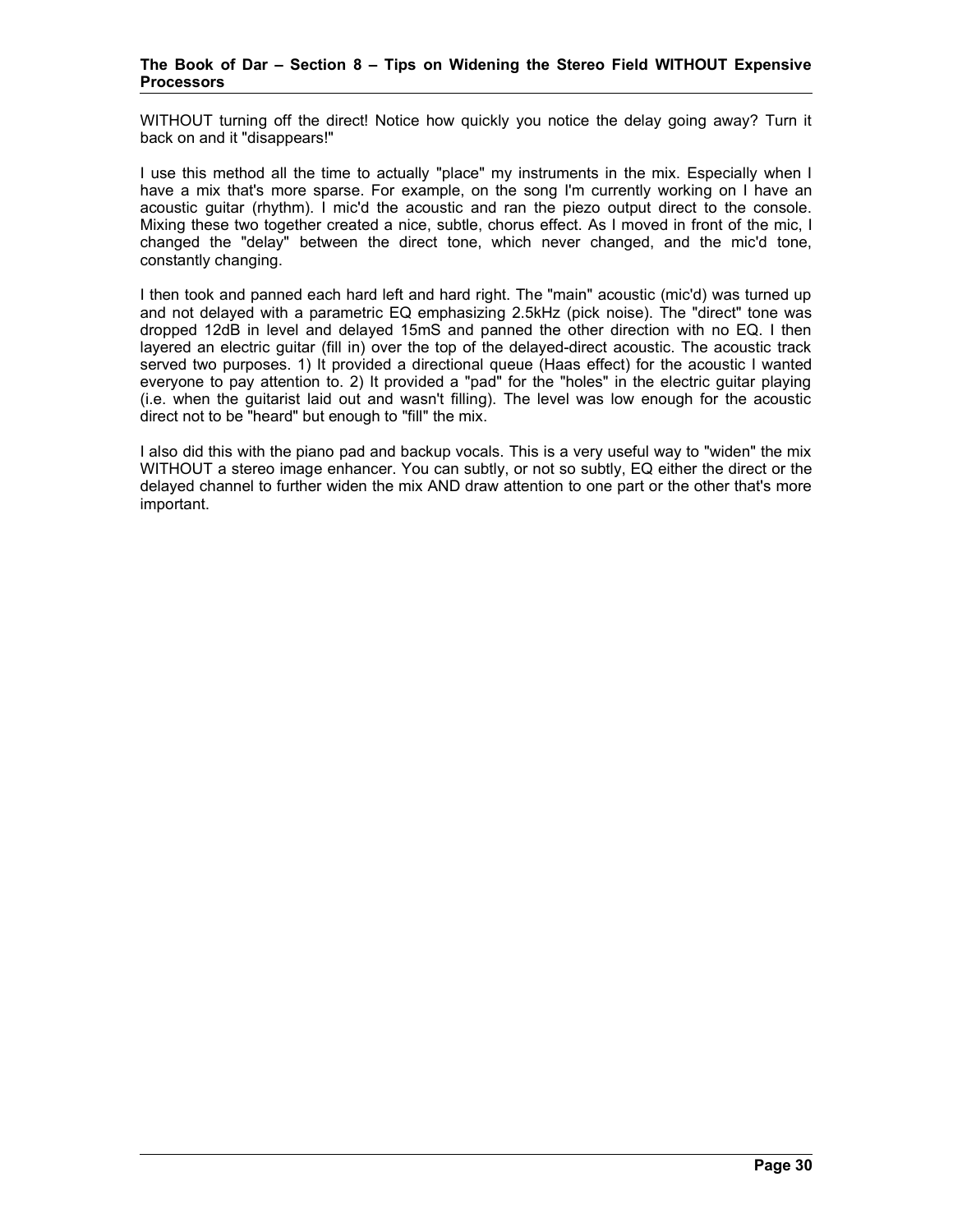# **Section 9 – Some Information on Sonic / Image Enhancers**

This really is/isn't an OT type of thing. However, I promised I'd put together a bit of information on various signal enhancement processors and how they work. From that hopefully you can gather some useful information with regards to them and their application to the GNX in general and even recording, live and/or other sound setups.

There are several enhancement processors on the market today that all have similar claims. They just make everything sound so darn nice. You have enhancers, exciters, sonic maximizers, sub-harmonic processors, bass processors, stereo processors, etc. Let's weed through these neat little gizmos and see what they do.

I'm going to pick out a few of the more popular items on this list and sort of take you through the ins and outs of each of them.

First let's break them down by category.

### **Enhancers/Exciters**

Both in this group of processors do essentially the same thing, but go about it in a different way. Behringer's ULTRAFEX PRO and ULTRAFEX live here, the exciter portion of the Aphex products live here as do the various other exciters.

The enhancer adds low-order harmonics (i.e. 1st and 2nd) to the signal to "enhance" it and add just a tad bit of clarity to it that wouldn't otherwise exist. Patented in 1939 (if I remember correctly) this thing has been around for a LONG time.

The exciter adds high-order harmonics (3rd and upward) to the signal adding "sizzle" and "air" to it. Generally, when tastefully used this can really "brighten" a tone without EQ and does it substantially better in many cases.

To get enhanced or excited, the sound signal is split into two paths; a "direct" path and a "processed" path. The direct sound is fed through the signal processor directly to the input of a mixer.

The other path (the enhanced or excited path) is sent to a high pass filter. This filters out all the low frequency energy (VERY IMPORTANT). Most of the time the high-pass shelf rarely ever goes below 1kHz. Any lower than that and the beat frequencies and other inter-modulation products (from two or more notes played together) produce "grunge" and "noise" that you don't want in the end-result.

After the signal is filtered it's sent to a distortion circuit that's set for hard clipping (sort of like your DS1, TS9, Metal Zone, etc) with the "gain" or the "distortion" control set all the way on 10. When it's set to "enhance" mode a "soft clipping" is done. When the device is set to "excite" mode "hard clipping" of these upper frequencies is done.

OK… At the output of this, we now have the original high frequency material PLUS a lot of distortion which of course equals a lot of harmonic content. This "distortion" is mixed in with the original signal, adding some really nice high-end harmonic content that actually makes things sound "better".

### **Sonic Maximizers**

BBE's products live here, Aphex's "Big Bottom" lives here and the Peavey KOSMOS lives here.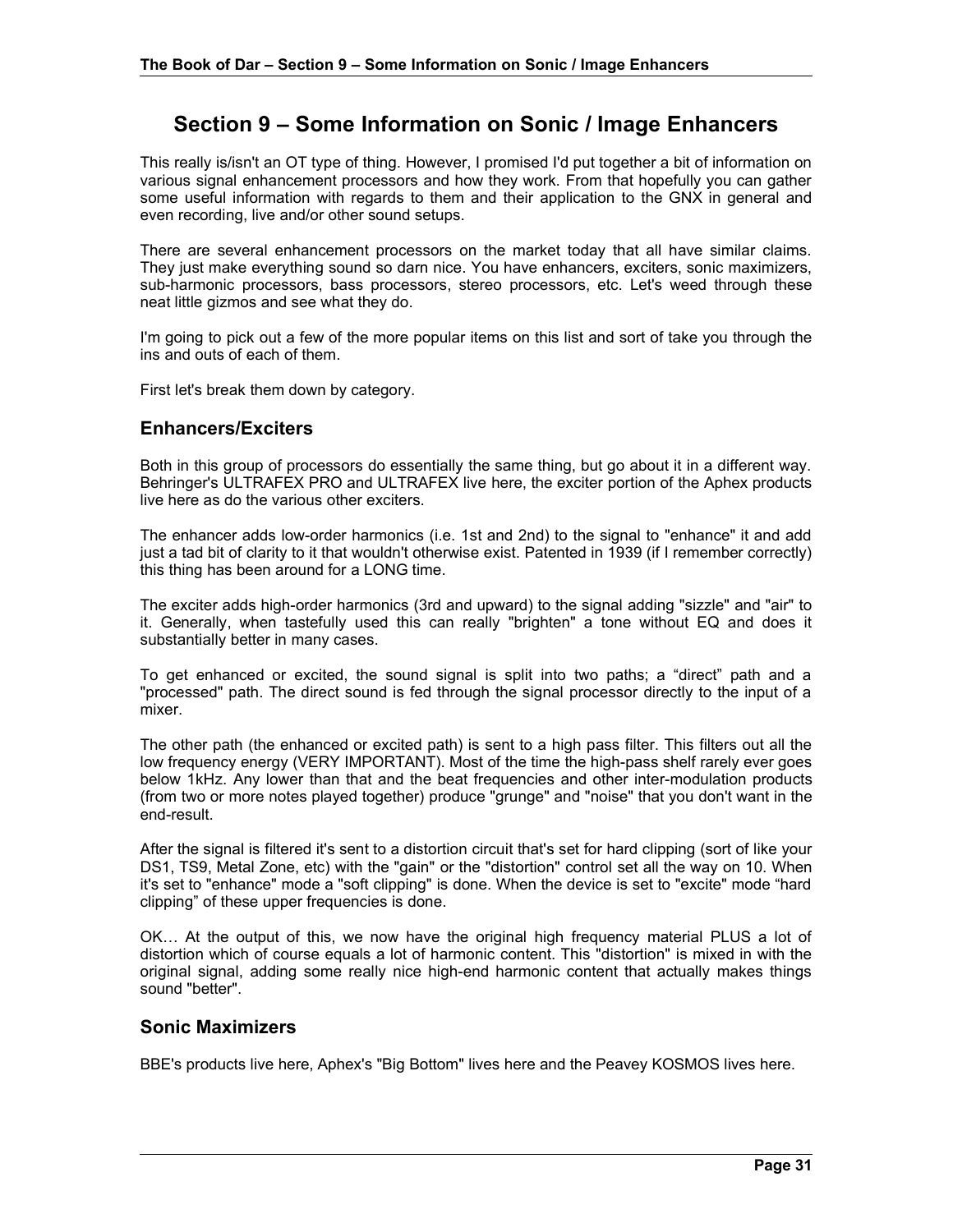Sonic Maximizers do a few things.

- 1) Most of them either heavily compress or limit the low frequency spectrum.
- 2) Some of them add sub-harmonic content to the spectrum.
- 3) Some compress high-frequency spectrum.

4) Phase shift of various components i.e. high frequency, mid-frequency and low-frequency. Aphex's "Big Bottom" lives here, the Peavey KOSMOS lives here, Behringer's ULTRAMAXX lives here, as well as various other "taming" products. Multi-band compression would also be considered a part of this, although it's marketed as a separate product (with the exception of Behringer's two-band compressor the ULTRAMIZER).

Here's the reasoning behind them. Peavey, Aphex and Behringer all claim that low-frequency energy, especially in live sound, is wholly uncontrolled. As a result there are large "surges" in low-frequency energy followed by extended "dead periods" when little or no low-frequency energy exists. The limits of the sound system are defined by the transient bass energy thus, the greater the variation between the "transient" energy and the "sustained" energy (dynamic range) the worse off your sound reproduction is.

They seek to "smooth" this "problem" by running the bass energy through either a compressor and/or a limiter (the KOSMOS has both). This reduces the peaks and then makeup gain on the compressor increases the "dead spot" level. In effect you then have bass energy that's more "stable" and even. This allows you the freedom to bass your mix volumes on a more tightly controlled bass level, which means you can turn up the rest of the system a LOT louder and still achieve the same impact.

Aphex's "Big Bottom" is nothing more than a low pass filter (usually set to about 80Hz) into a compressor and finally back into the final mix. Peavey's KOSMOS reigns in and controls bass levels by first running the entire bass spectrum into a compressor and then, if that doesn't work, into a limiter (double whammy). Behringer's ULTRAMIZER is simply a two-band compressor in which you set the cross-over frequency (for the two bands) and then independently set the threshold, ratio, attack and release values for each band. BBE's Sonic Maximizer has a low-pass filter feeding a compressor for bass management.

Typically, these "sonic maximizers" have to do something with the mid-range and high-frequency response as well, to stop the entire tone from being 'dead' as a result of what they've done with the bass. So they many times phase shift the upper-midrange (think the "surround sound" on the older boom boxes) and cross-feed that between channels. This makes the tone "bigger" and "wider" as they're mucking with your spatial queues and changing their phase on the way.

BBE, adds one other neat little factor in their box. They put a high-pass filter in the box centered at about 5kHz or so. They then run the output of this into an 'expander' circuit. The expander is there for the sole purpose of "reducing" the noise present in the high-frequency band ONLY allowing the signal through. This has the direct effect of removing the upper-harmonic "grunge" that sometimes exists, thus increasing overall "clarity" of the high-end. Pretty smart of those folks.

Interesting to note. BBE products are "made in the USA". However, they consist of a single chip (designed and manufactured exclusively by Japan Radio Corporation – Japan) and some caps and resistors. The chips have been modified over the years to improve and enhance them, but the BBE circuits have remained essentially the same through out the course of their life.

Now Peavey and Behringer, as well as a few other folks have added "sub-bass" enhancement processing to their stuff to add some "bottom end" to the song. The KOSMOS adds both 1 and 2 octaves below the fundamental frequency of the input signal. The Behringer ULTRABASS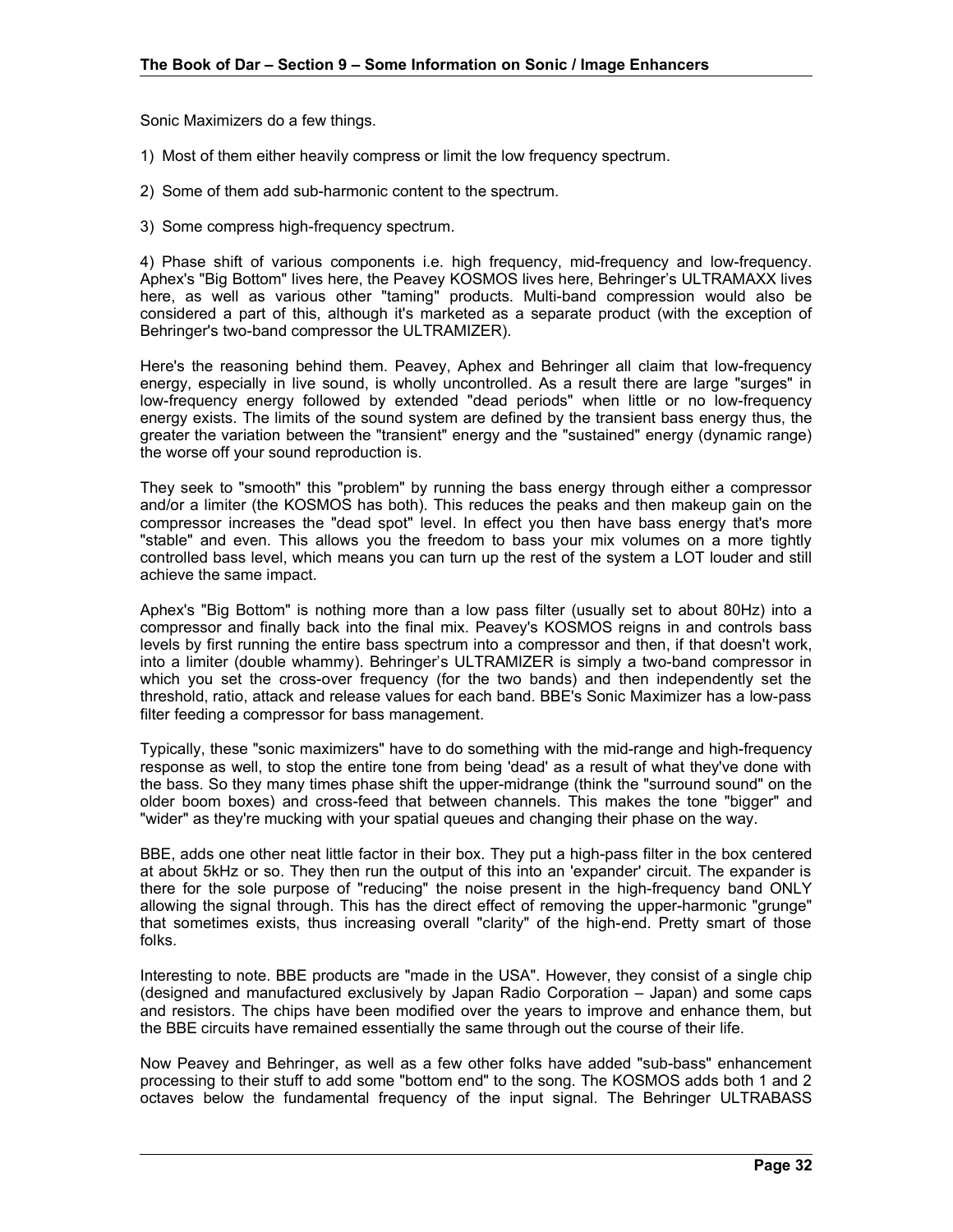processor allows either 1 octave or 2 octaves below, but not both at the same time like the Peavey.

In the 1970's this "sub-bass" enhancement was done as well, but then they "clocked" off the input signal and produced a square wave signal that sat behind the original at 20Hz (1 octave below Low E on a bass guitar). It was hard to tell the differences between square, sine and triangle waves. Especially with all that horn noise on top of the songs. Disco's loved this.

Now with DSPs and various other techniques we're able to actually extrapolate the original fundamental signals as well as some of the low-order harmonics. So the input signal is analyzed and processed and a copy of the original is provided, "cleaned up" through the use of various filters and mixed in with the original tone.

The BEHRINGER product only produces the low-end product to mix with the original signal. The KOSMOS actually takes the input signal, processes it and directly copies the amplitude envelope of the original signal. This makes the sub-bass processing sound more "natural" and it "follows" the signal much more closely than the Behringer product does.

### **Image Enhancement**

There is a last group of products that are dedicated to stereo image enhancement. Behringer's Edison and ULTRAFEX PRO have this in them, Peavey KOSMOS and various other products also contain stereo image enhancers in them.

Stereo image enhancement consists of several things.

- 1) Modifying certain aspects of the 'localization' queues (typically 2-4kHz).
- 2) Phase shift of these frequencies.
- 3) Delay's (think "sonic holography").

The basis of this was a device invented, again a long time ago, as a device called a "shuffler". Essentially, the shuffler took a left and right signal input, they were cross-fed, one of the channels inverted 180 degrees (out-of-phase) and finally mixed back together again. Behringer's "Edison" is a shuffler, plain and simple. You can do this on a console with 4 inputs. Variations of this are used on the Behringer ULTRAFEX PRO and the Peavey KOSMOS as well. Variations of "out of phase" distortions are used in this upper-midrange area to achieve various degrees of separation. Interestingly enough the "shuffler" is also the basis for the MS mic configuration. You decode that stereo image by reversing the shuffler setup.

### **Phase-shifters**

Are simply delay units. Let's say you have a signal that's at 100Hz. It takes .01 (10ms) seconds to reproduce this waveform. To phase shift it by 180 degrees, you'd delay the signal by .005 (5 ms). If the delay is mixed with the original signal they should effectively cancel each other out. If there are other harmonics present they WILL NOT cancel out, but the fundamental will. Now that you see that math on paper you can see how delays begin to start affecting the signal.

To determine how long a signal takes to produce, take it's value in Hz and divide that by 1. Cool eh?

Anyway... I digress...

So essentially, you have few different philosophies here:

1) Enhancement / Excitement